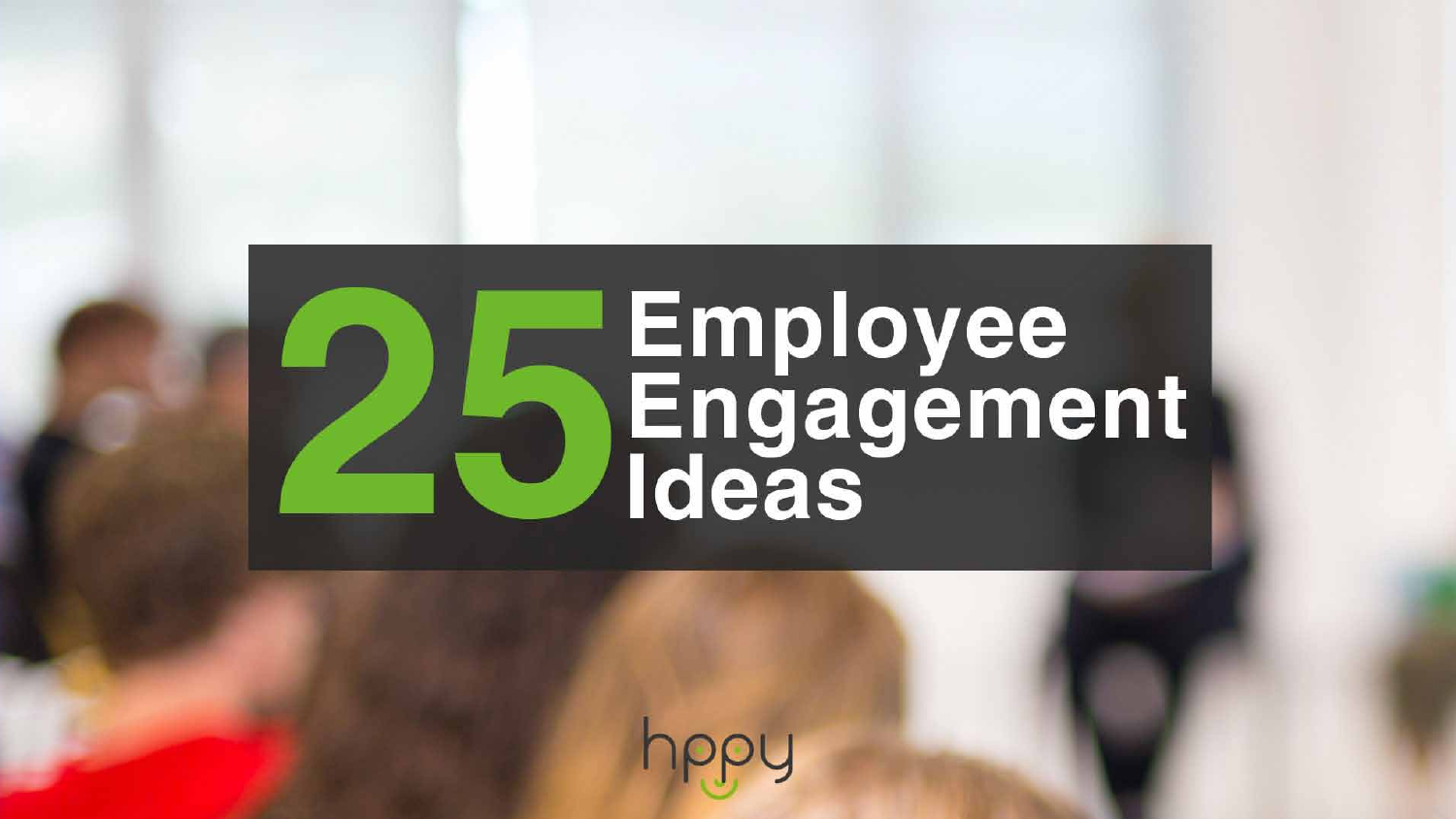### Employee engagement is not an exact science.

So far, the whole concept has been built on HR experience, positive phycology and business models that engage a company's talent towards a productive culture of success.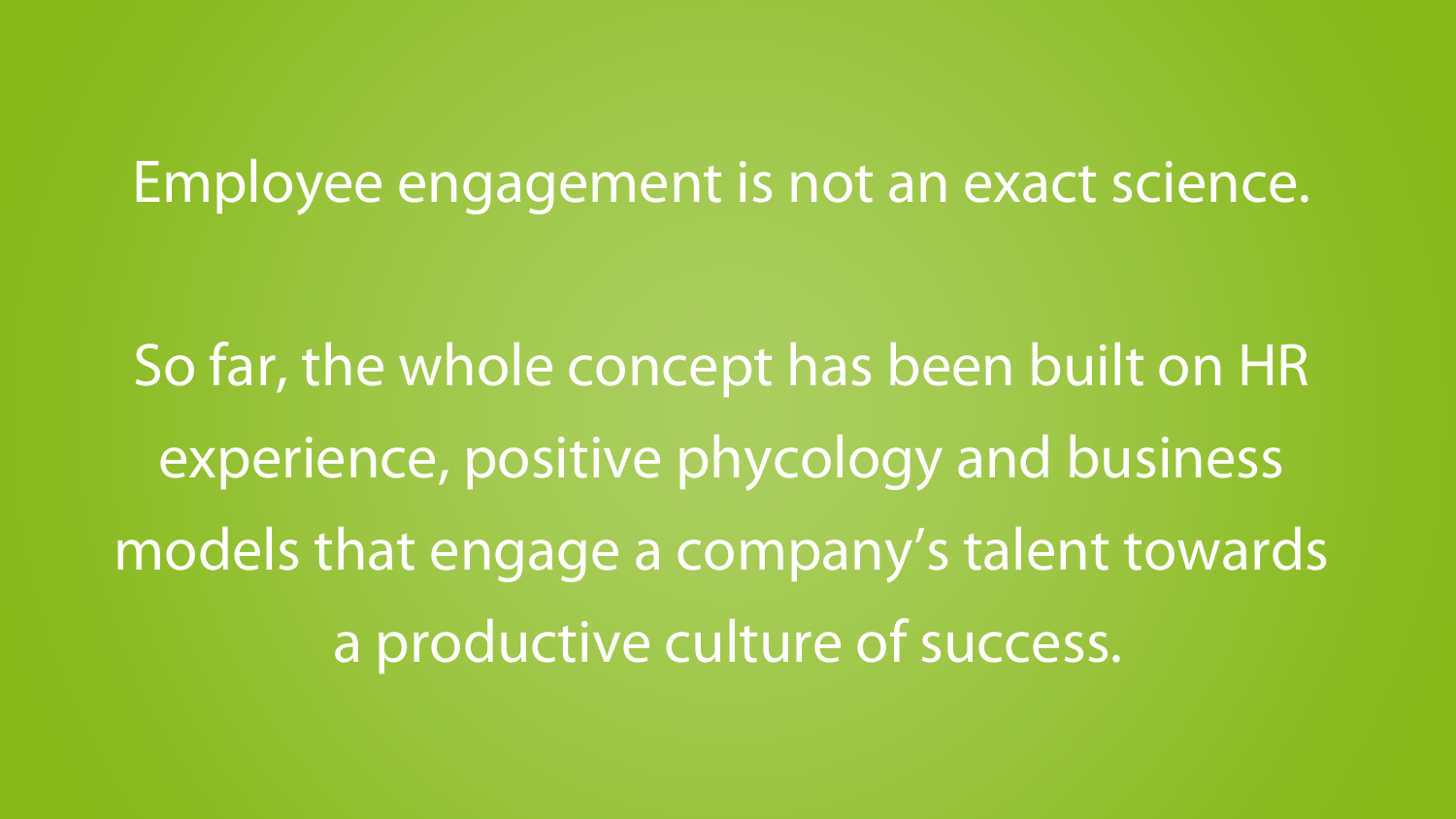## That's why we came up with 25 ideas that can save a manager in need of some inspiration.

Enjoy!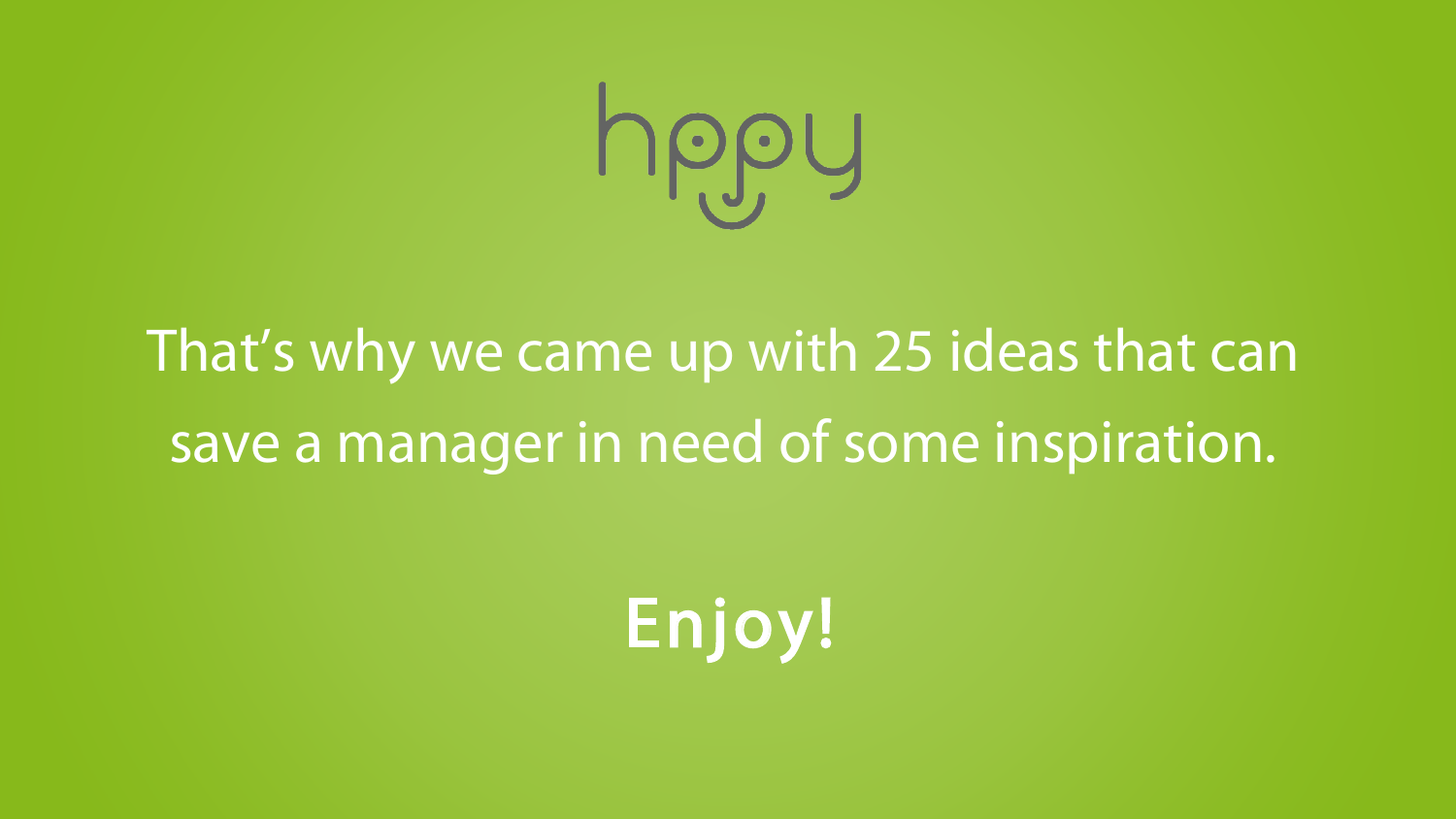Assign one of your company's values to the employee who best represented it in the last month, based on a peer-voting process.

# **1. Assign company values**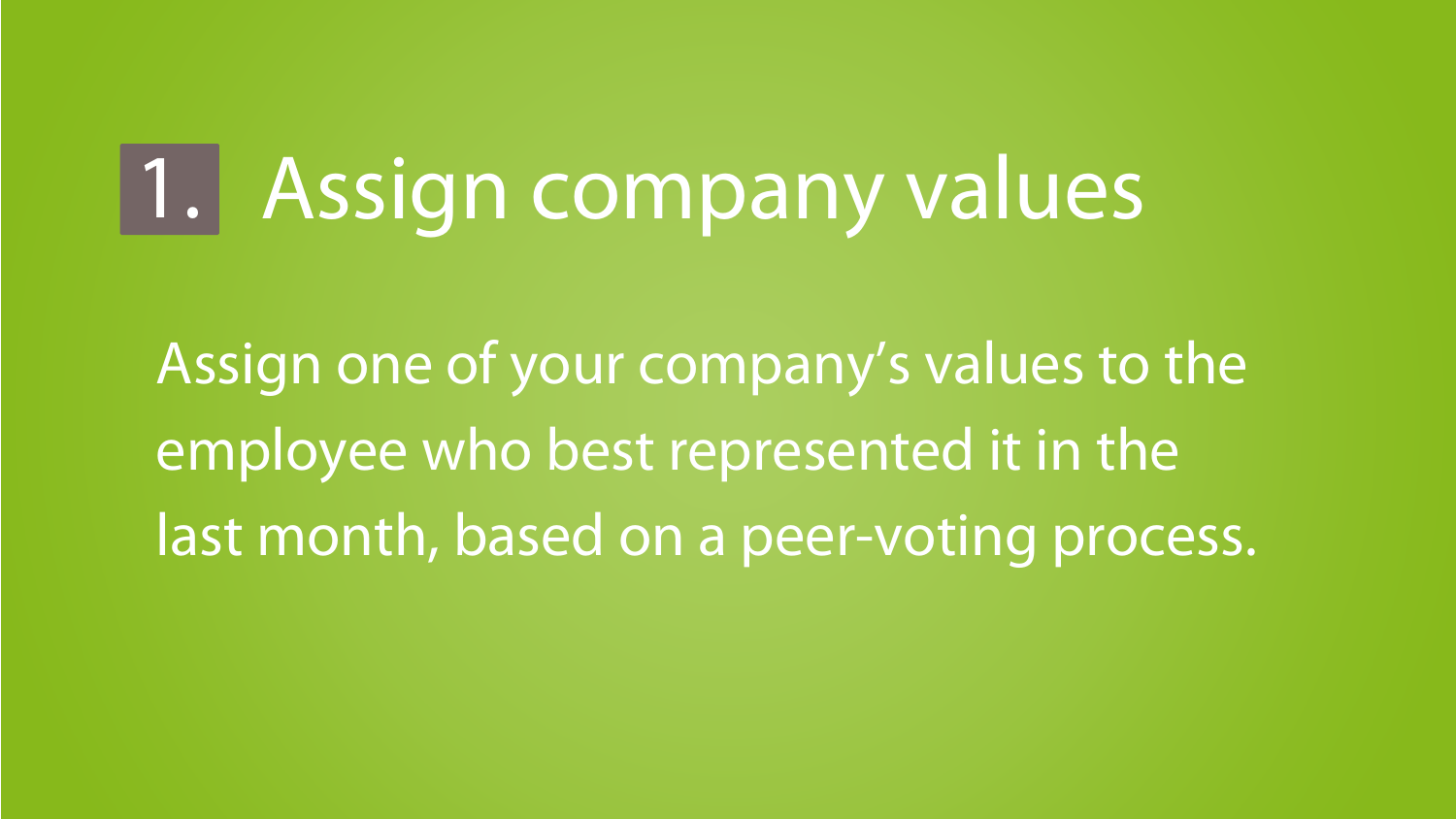Designing your own game rules makes playing a lot more fun. Having a team set of values can help increase synergy and productivity.

### **Have teams create their own set of values 2.**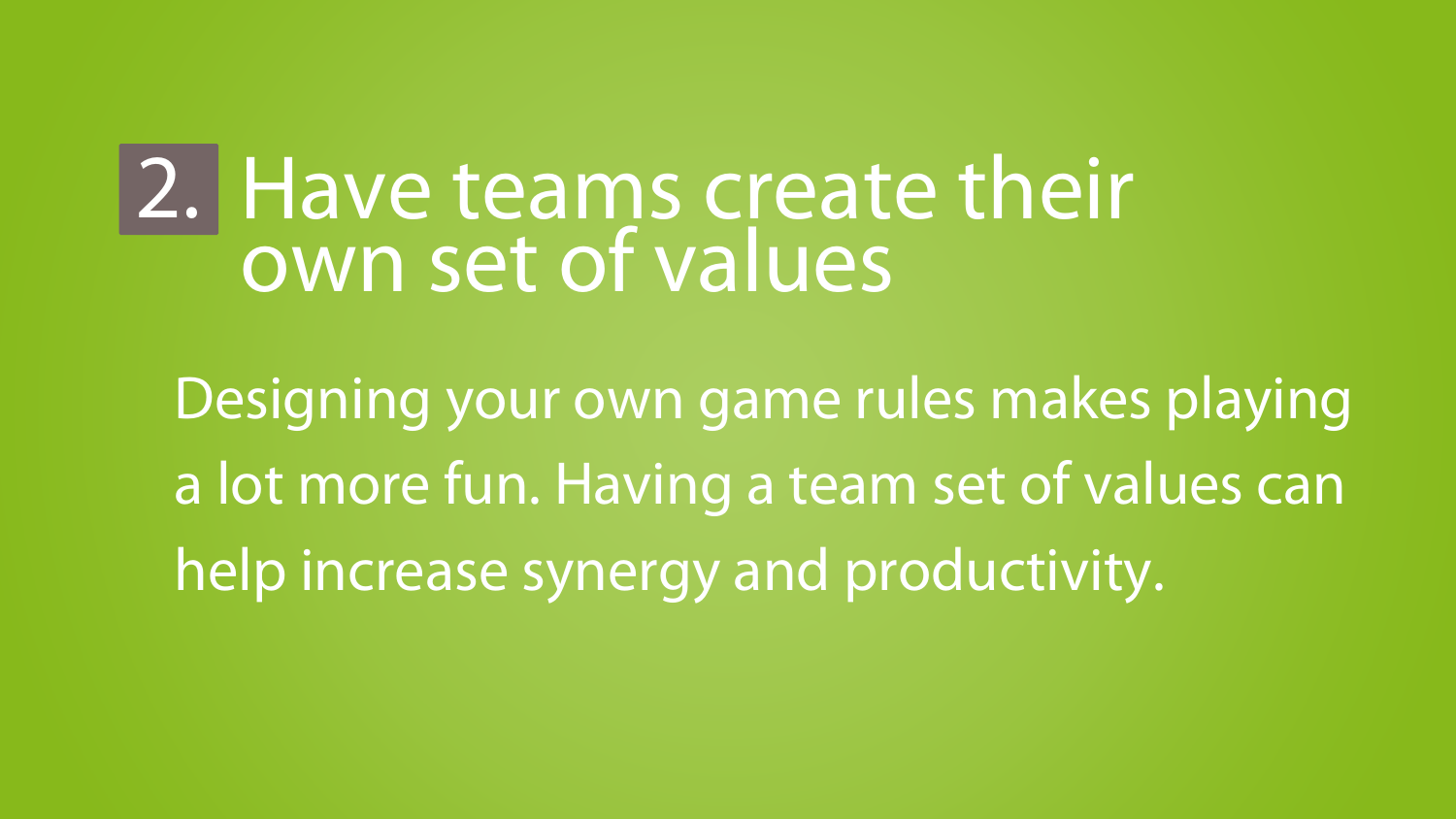Give employees a 1-2 h/ day window to pursue their own projects. It can trigger a creativity and energy flow that would only benefit the rest of the working hours.

# **3. Encourage personal projects**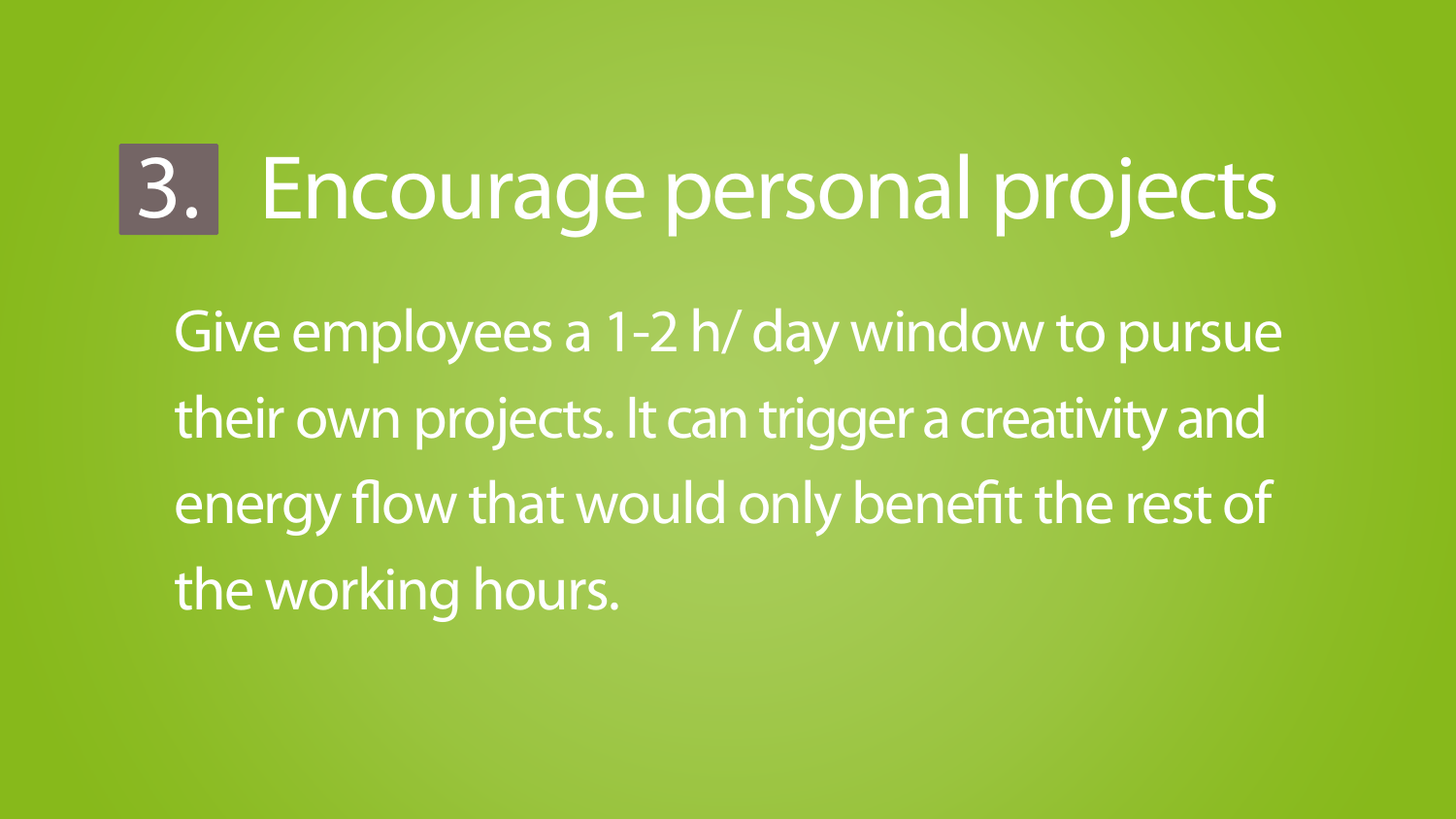## An important part of the onboarding process is having some really important questions answered. Questions that someone would be hesitant to simply ask a manager. **Assign a buddy/mentor for 4.every newcomer**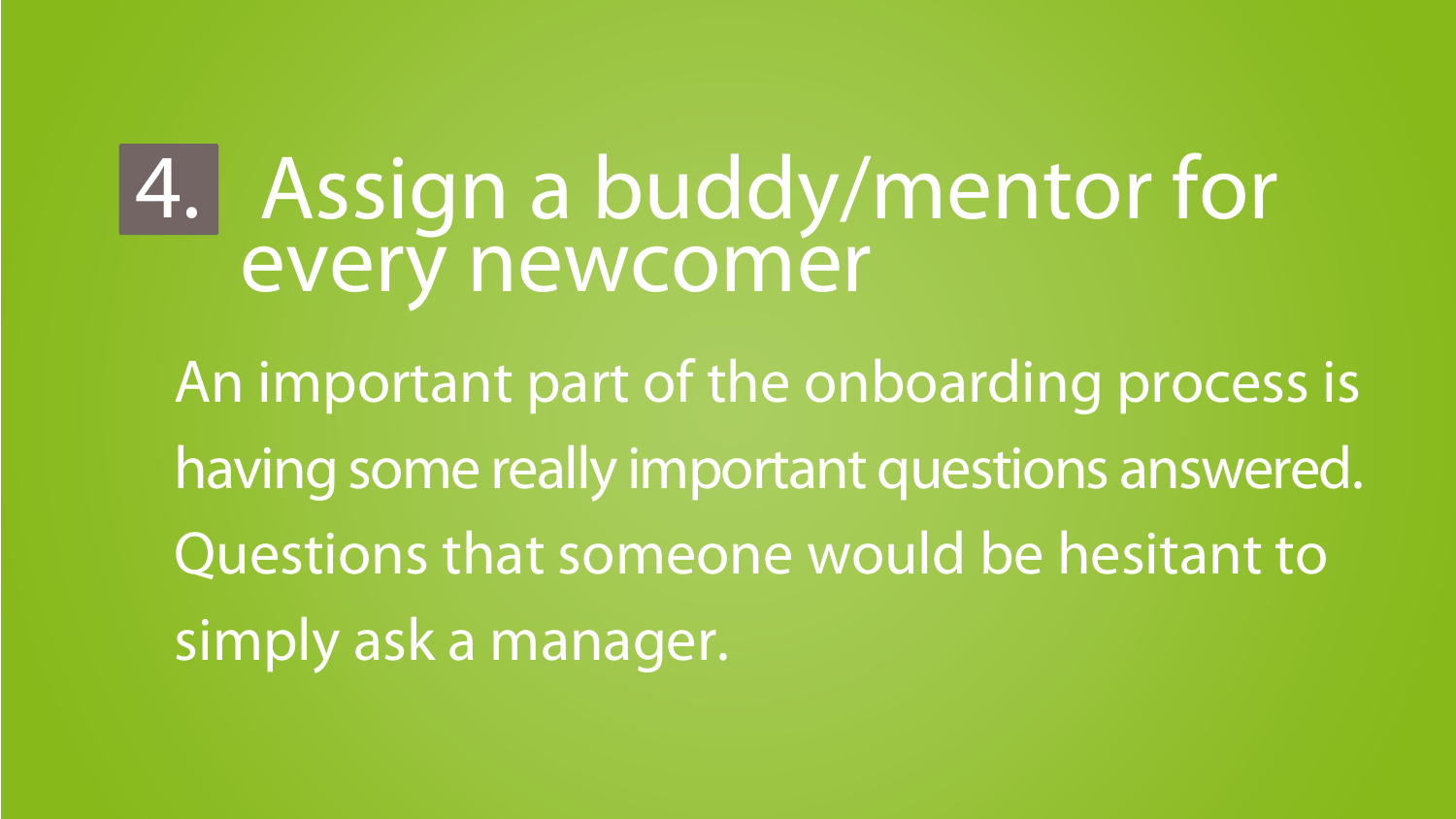# **5.** Have themed office days

For the more open-minded companies, this initiative can bring a lot of fun and increase employee loyalty. Bring your [insert object/person here] to work or Chocolate [insert day here].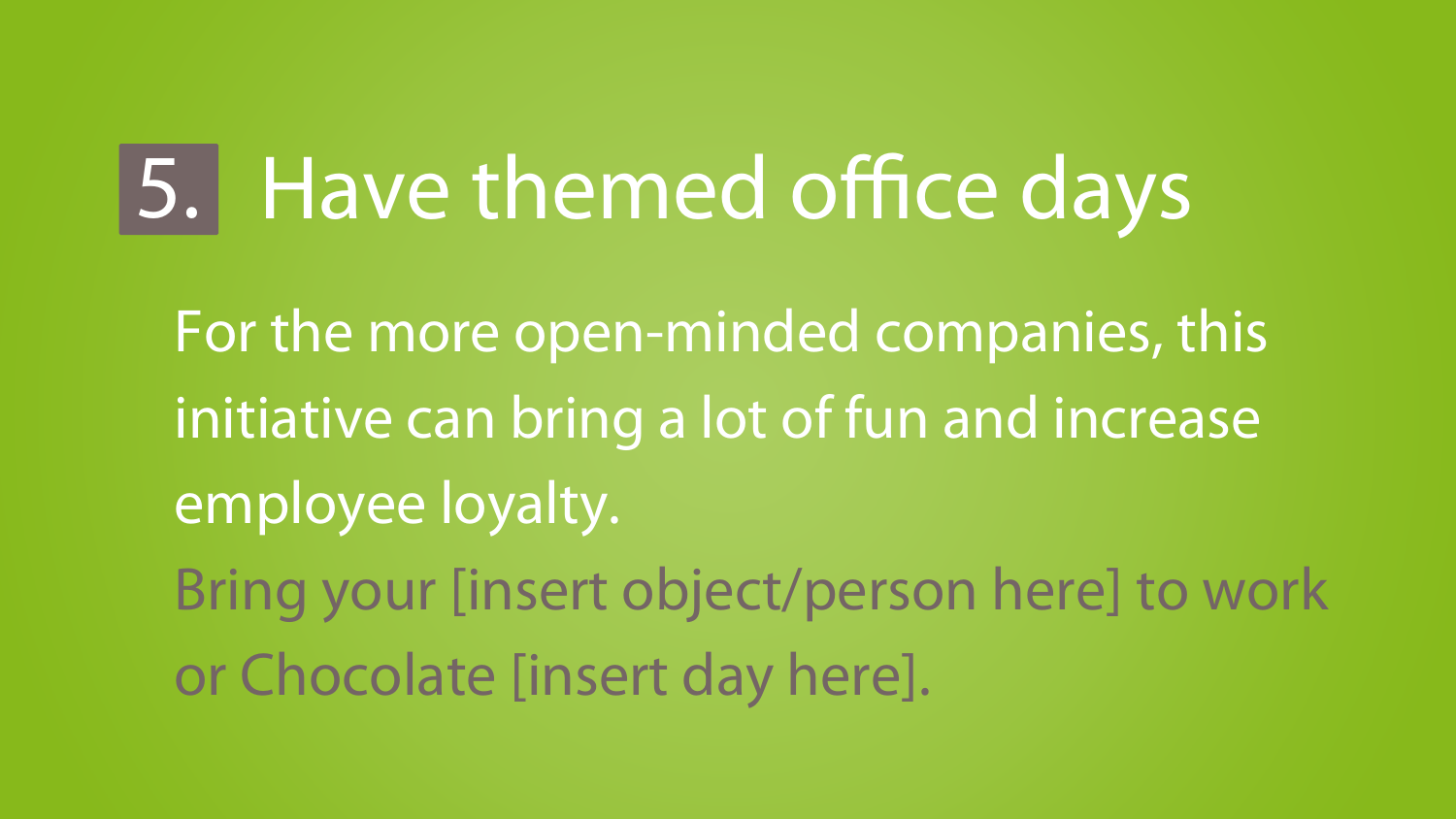Have photos of your team on a wall, or frame them around the office. Group photos, funny photos, events photos or random photos snapped when people weren't watching.

## **6. Have team photos**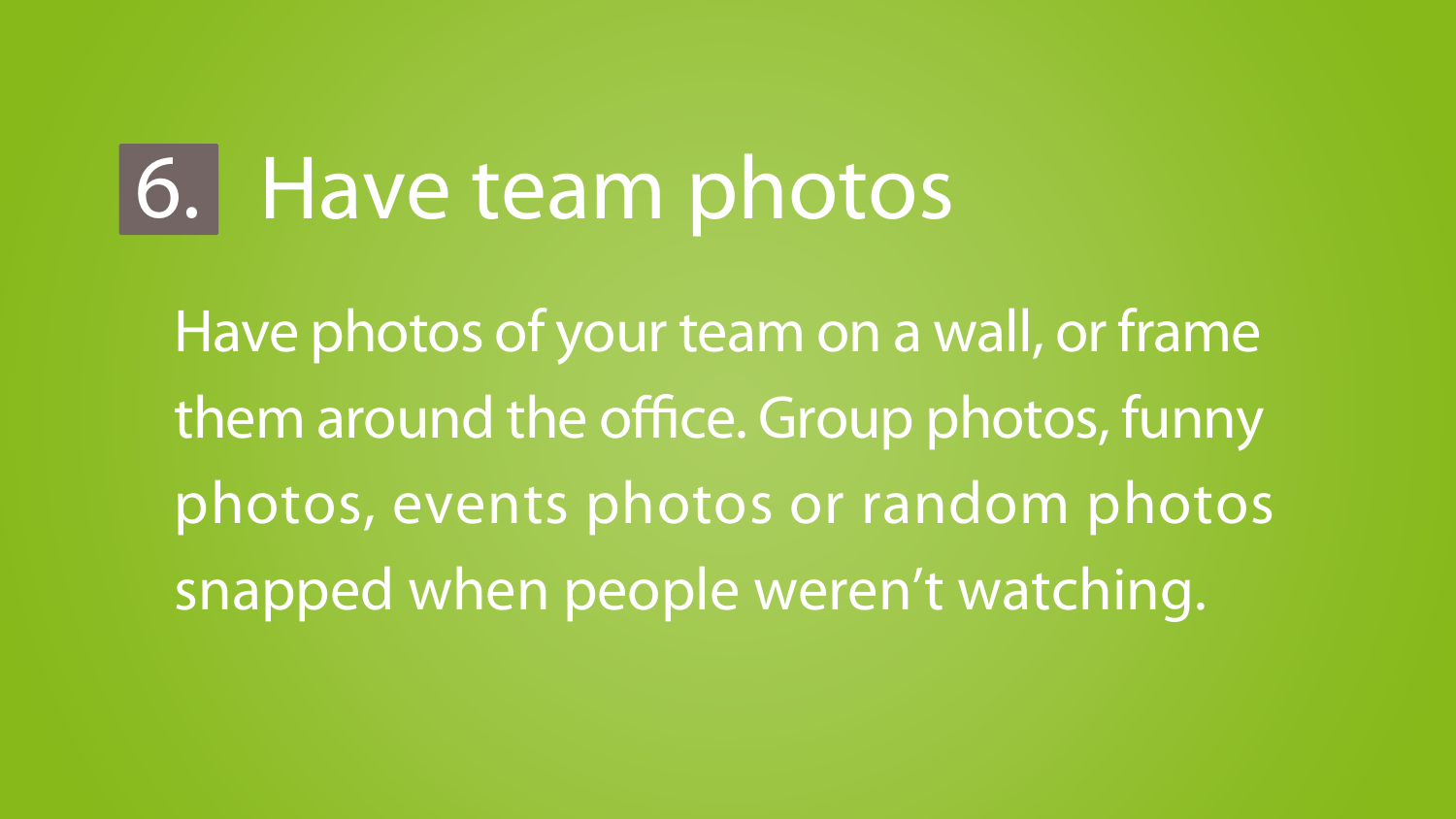You can personalize your own company gift card and reward employees by allowing them to make a charitable donation to an organization of their choice.

# **7. Encourage charity**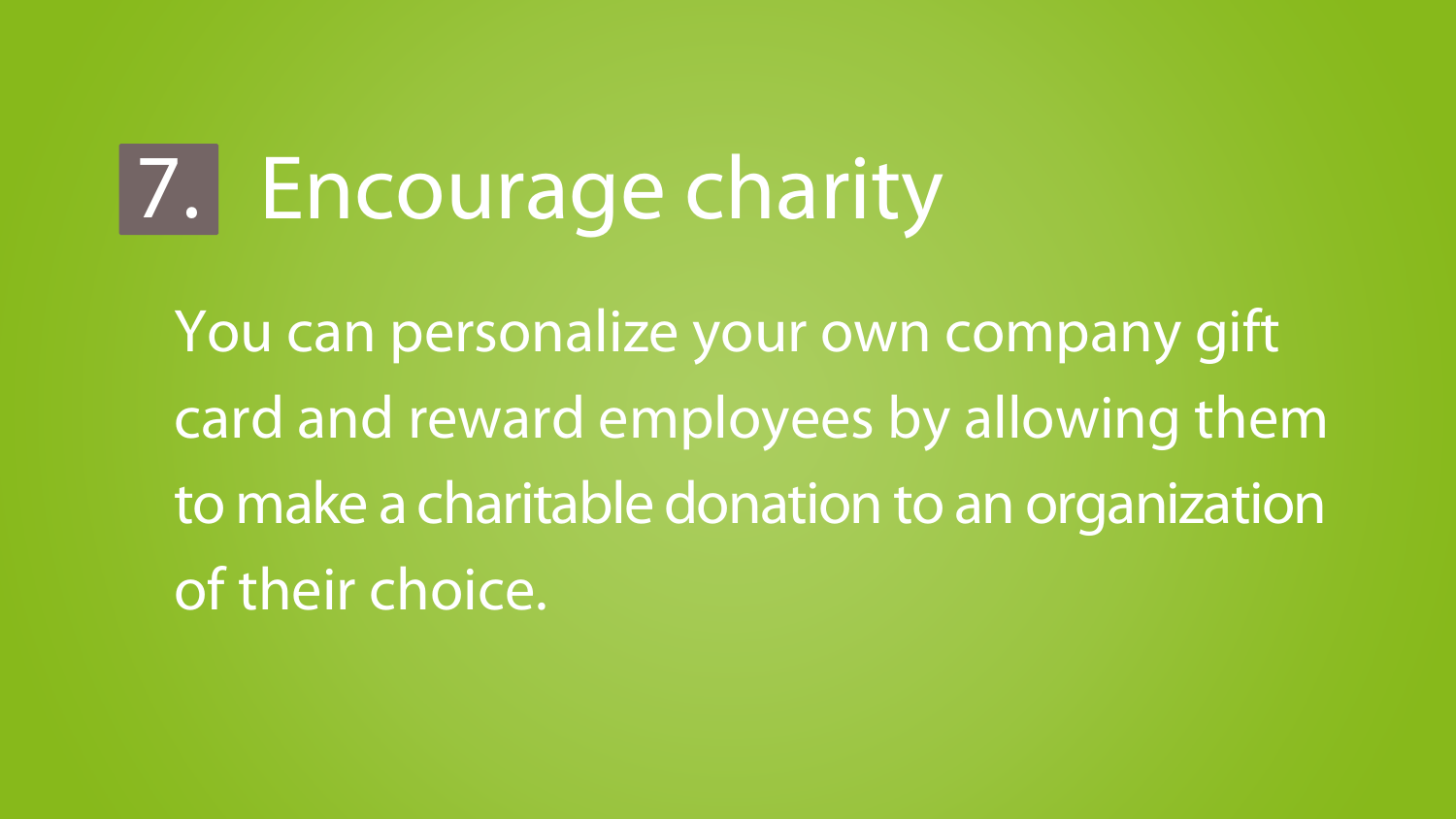Give your employees a couple of days a month to volunteer for a cause they support. Better yet, set a team volunteering day, as a group activity.

# **8. Encourage volunteering**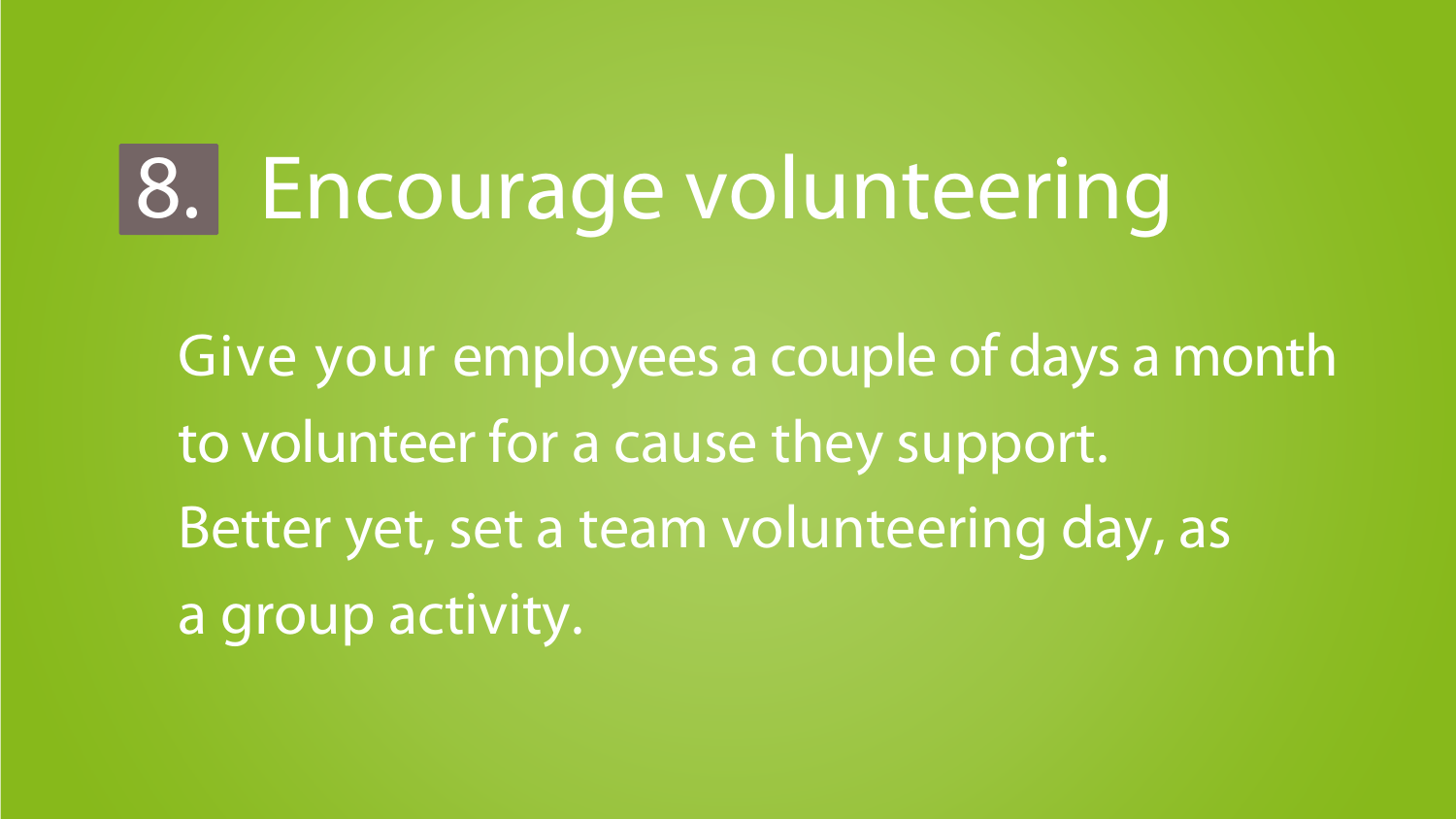In 2009, AT&T Mobility reduced costs, increased revenues and improved the customer experience by inspiring and engaging their employees. They saved millions in attrition costs.

## **9. Raise salaries**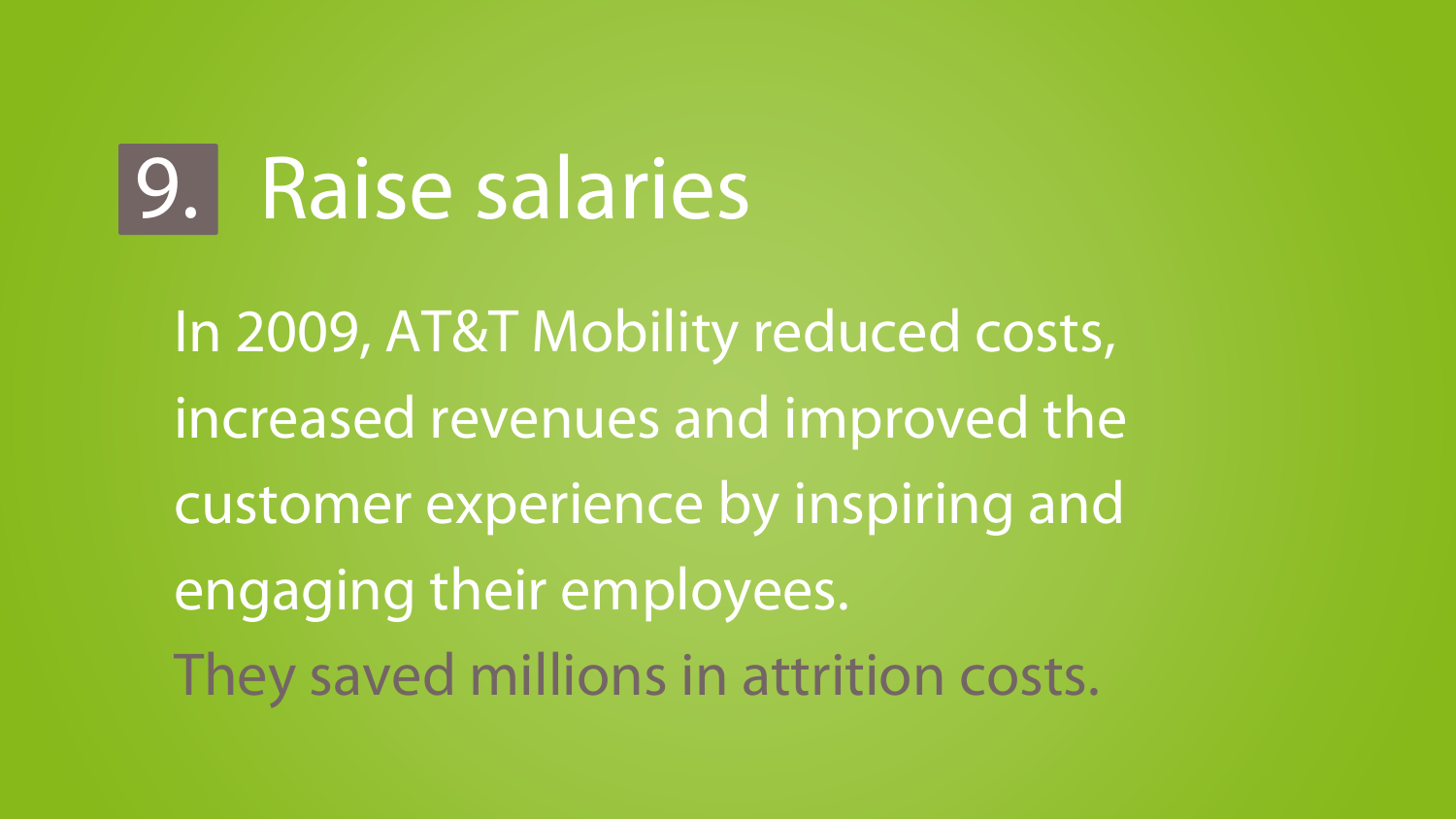People need to be reminded of why they are doing what they're doing.

### **Remind people your company's mission and values 10.**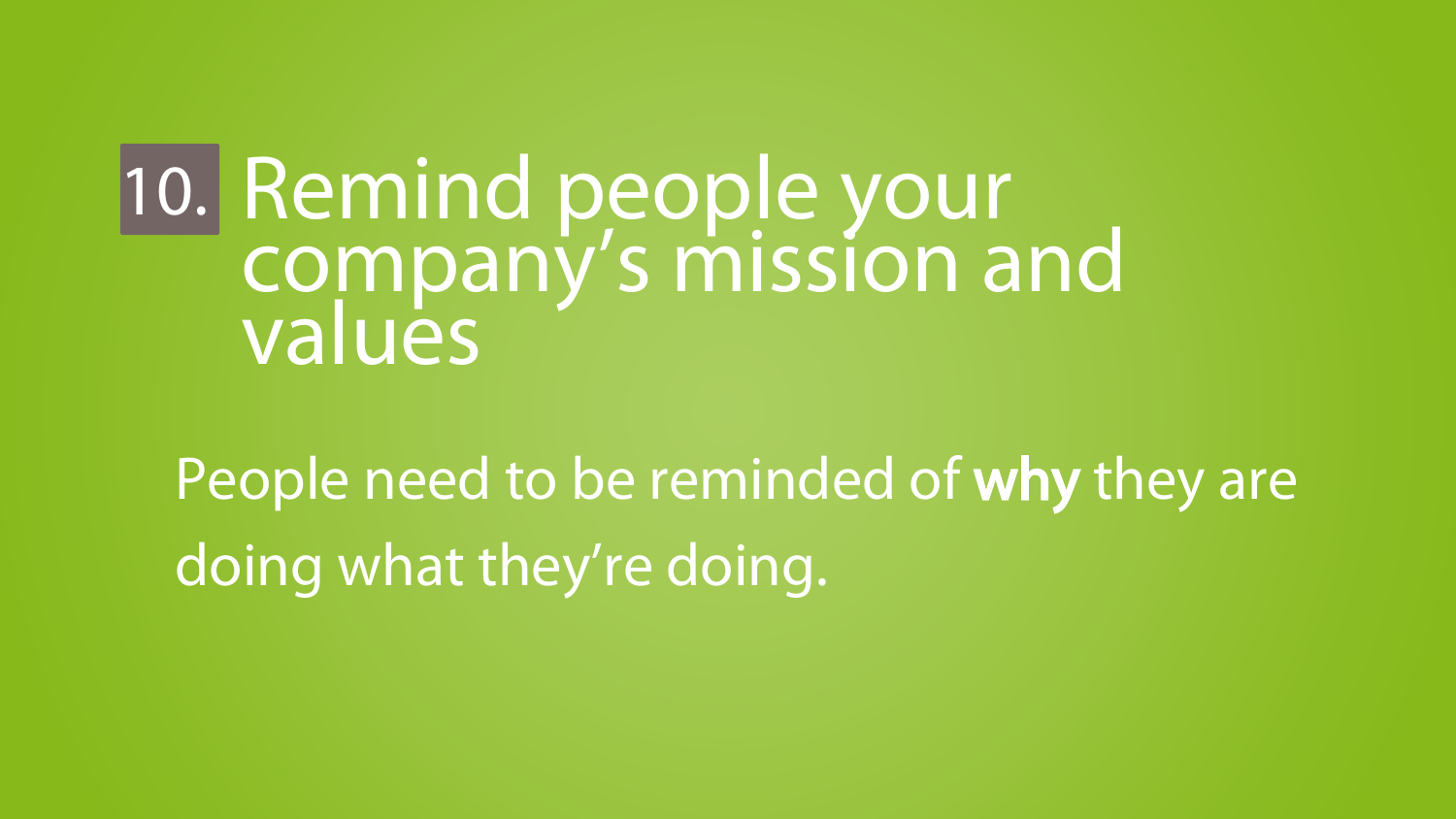Reward your creative team members. Give them a friendly "Good job!" and recognize them publicly for going the extra mile.

### **Recognize and encourage innovation 11.**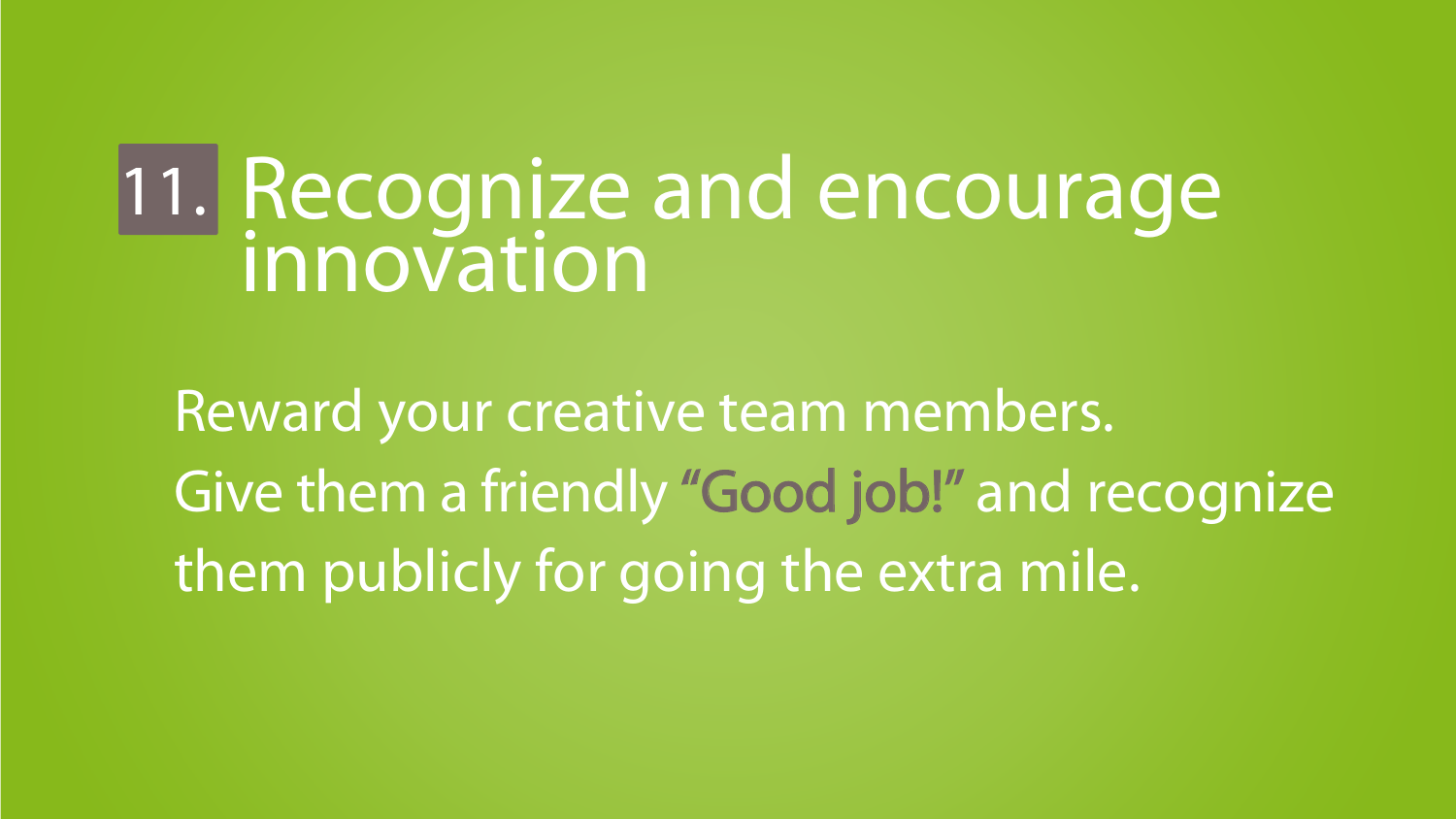Big or small, they are the solid proof that the work people are putting in has meaning. Refill their energy tanks with some recognition and celebrate their hard work.

## **12. Celebrate achievements**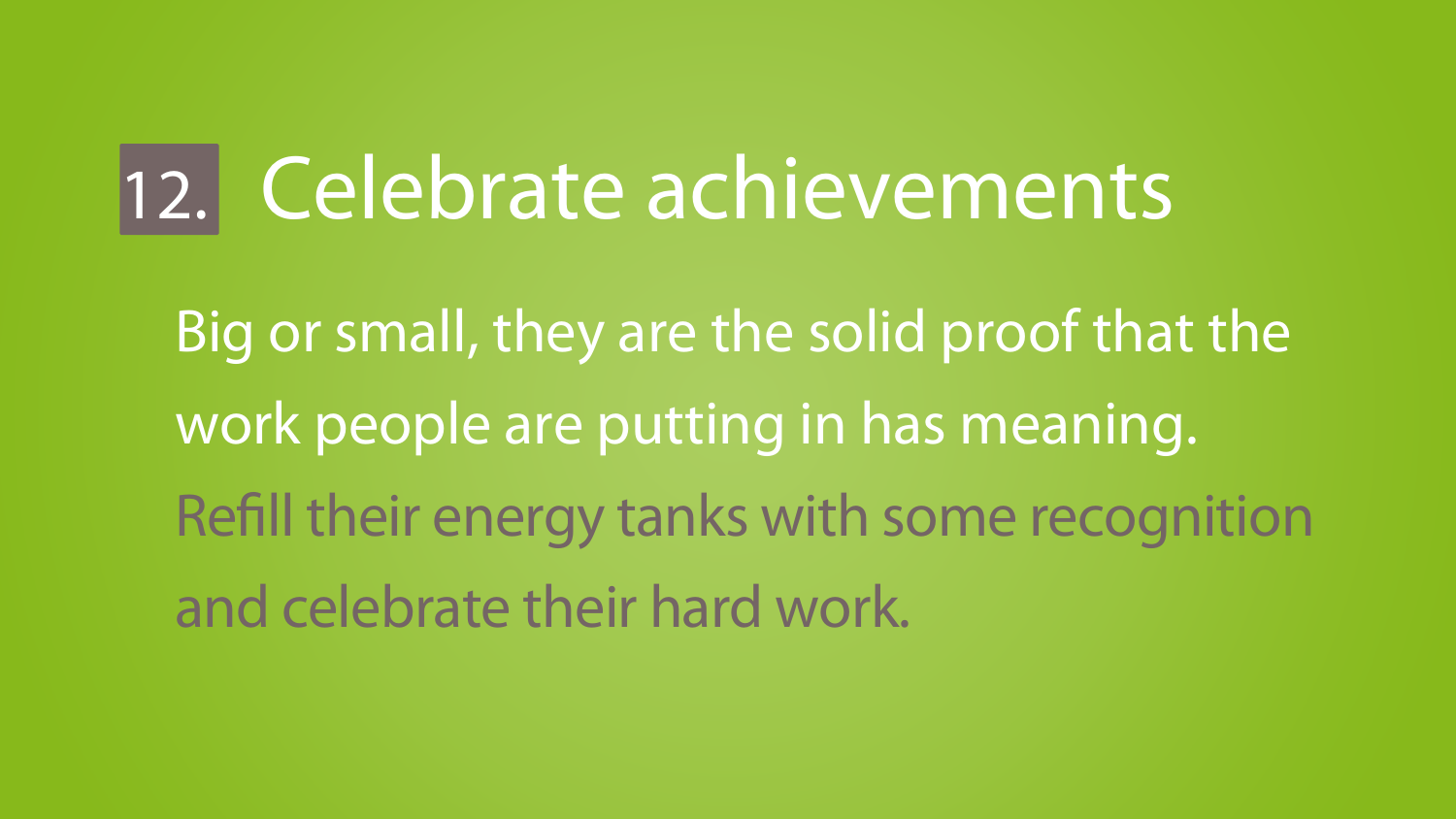Birthdays, promotions, retirements, newcomers welcoming, there are plenty of important moments where people can be put at the front of the company. Show them they matter!

## **13. Celebrate people**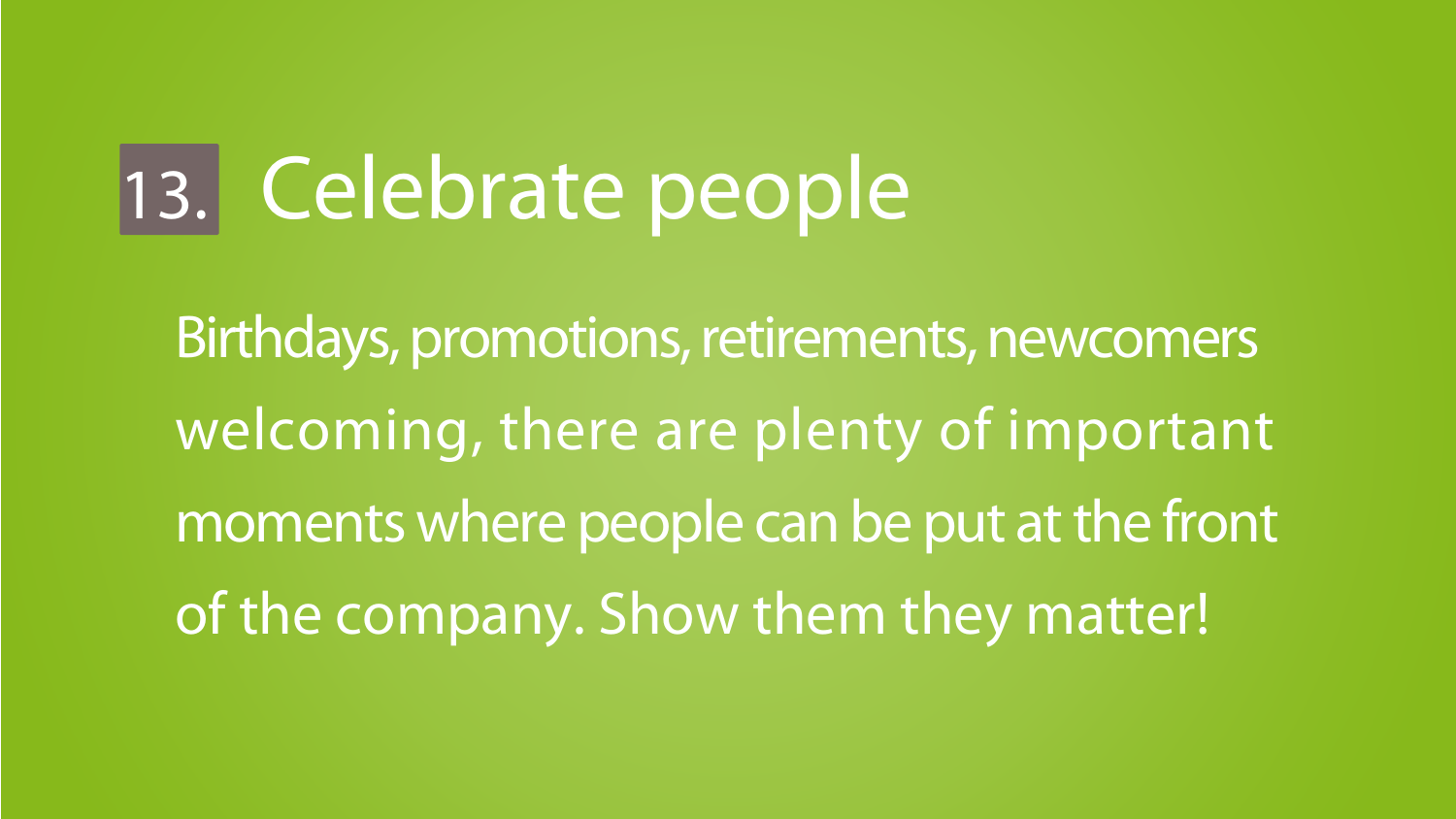Keep it simple. Offer a framework or a system that employees can use with confidence and honesty. Let them know you value their opinion and, most importantly, act on that feedback.

## **14. Give and receive feedback**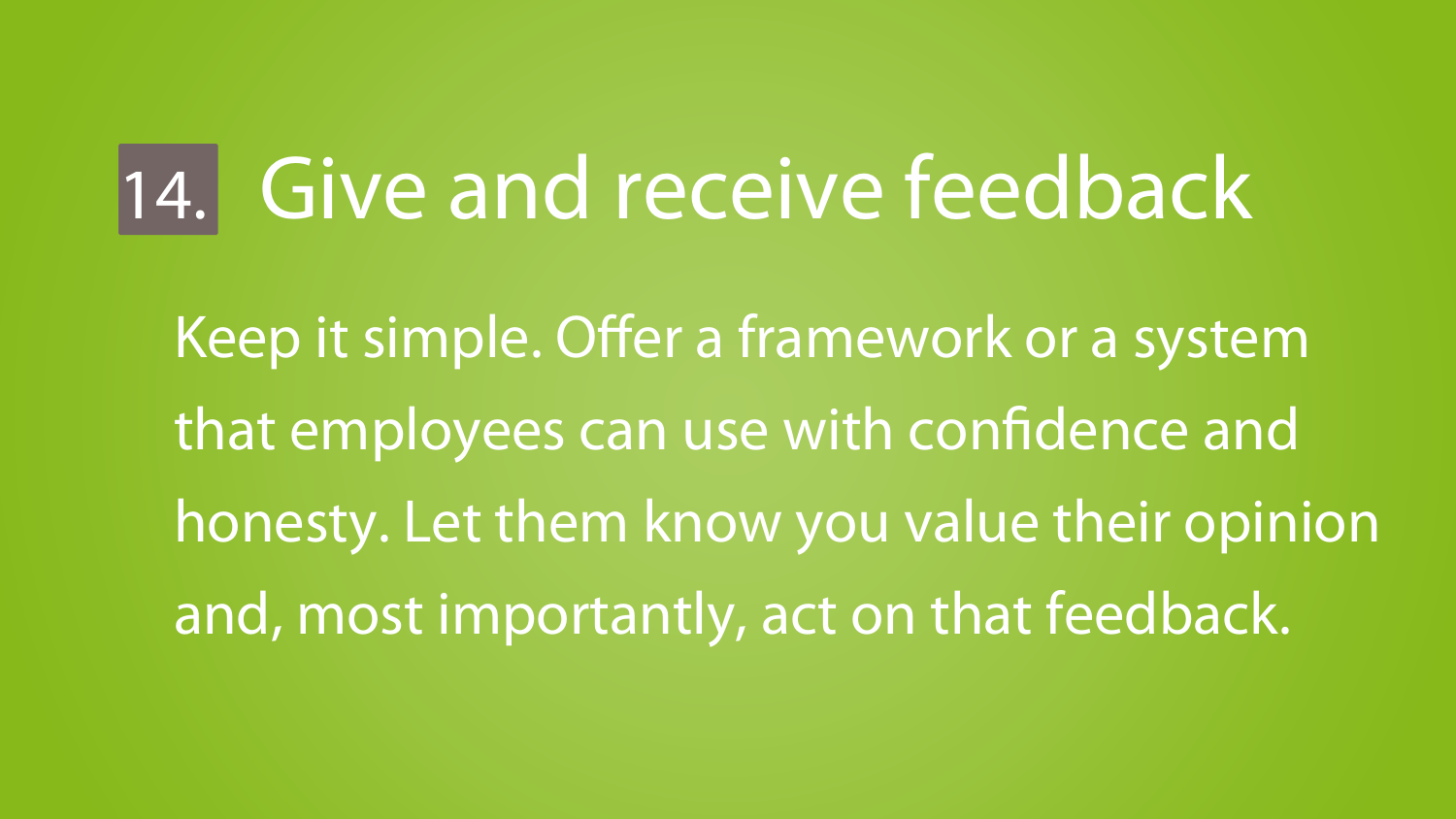It's the small things that can sometime make a difference. Like having colored mugs at work or an awesome air freshener.

### **Try some unusual employee engagement ideas 15.**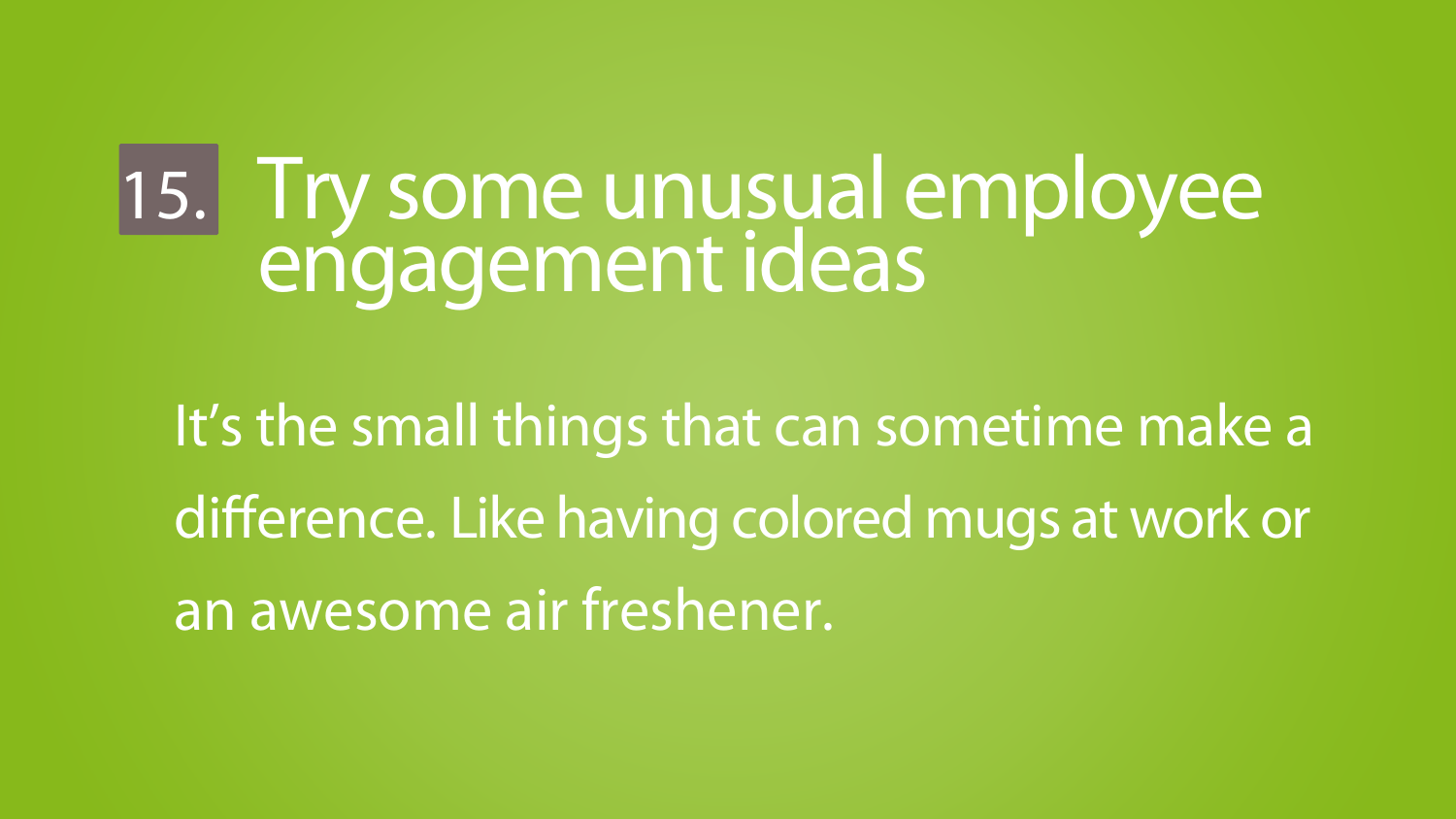### **25 is a big number, hope you're not bored yet.**

- Just to make sure you make it, we've hid a surprise for you somewhere inside the eBook.
	-

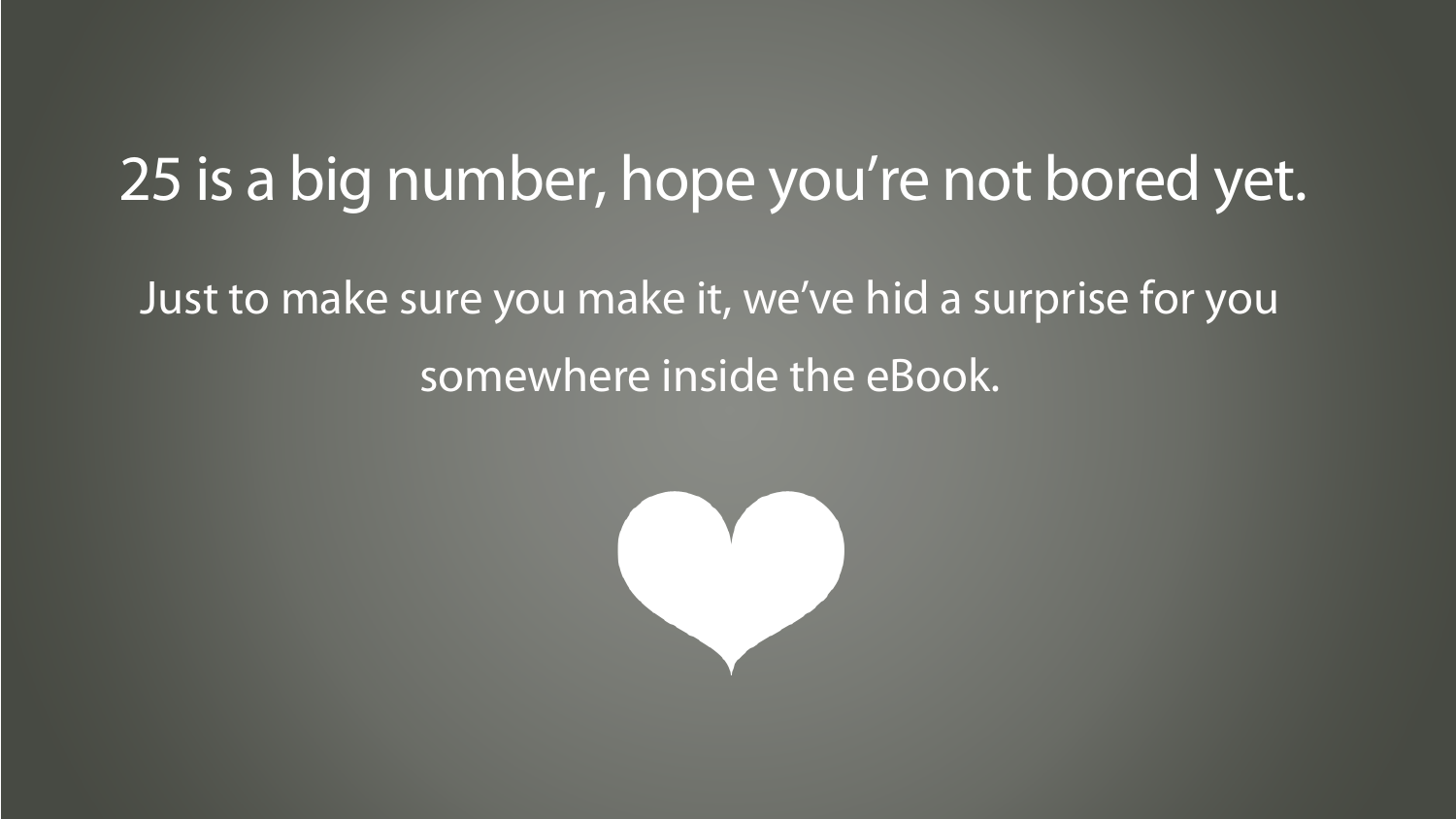# **16. Show respect**

This should be the cornerstone for every office interaction. Especially when it comes to people in different hierarchies.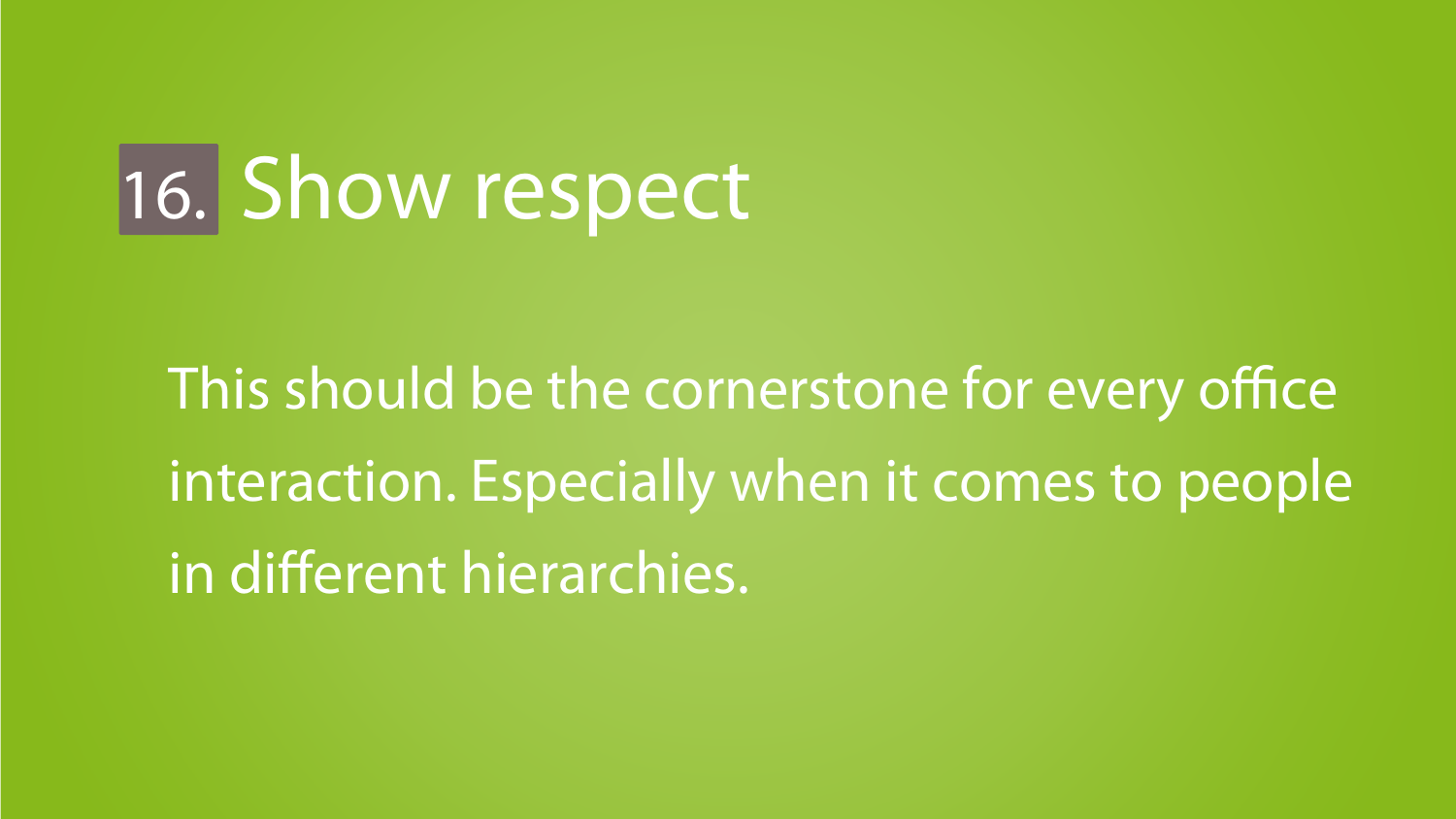Nothing creates a greater sense of responsibility and ownership like having the decision power. Don't be afraid to let people be their own leader.

# **17. Empower your employees**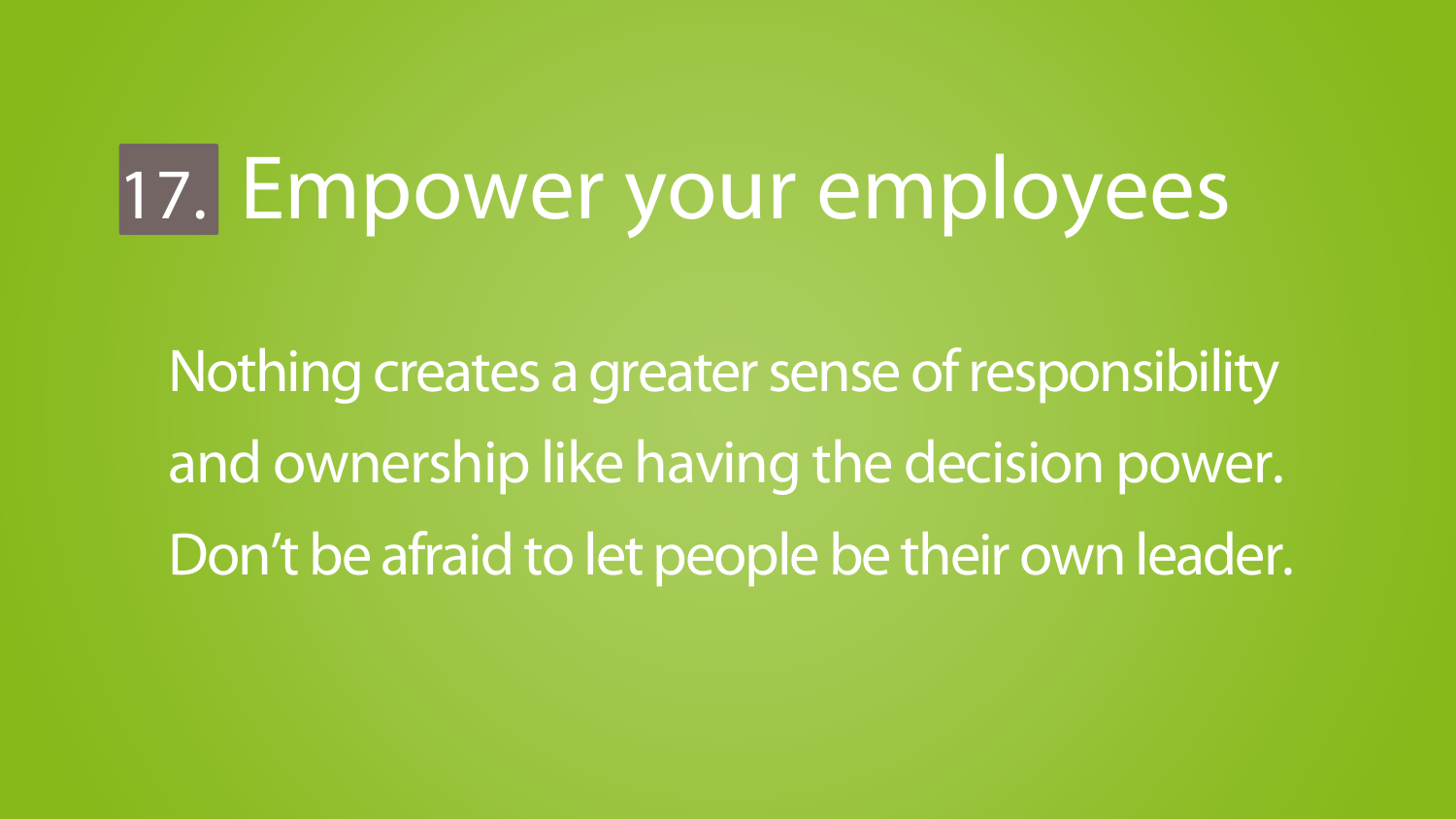### **Support enthusiasm in the workplace 18.**

Hire enthusiastic people. Encourage people to actively manifest joy and positive emotions.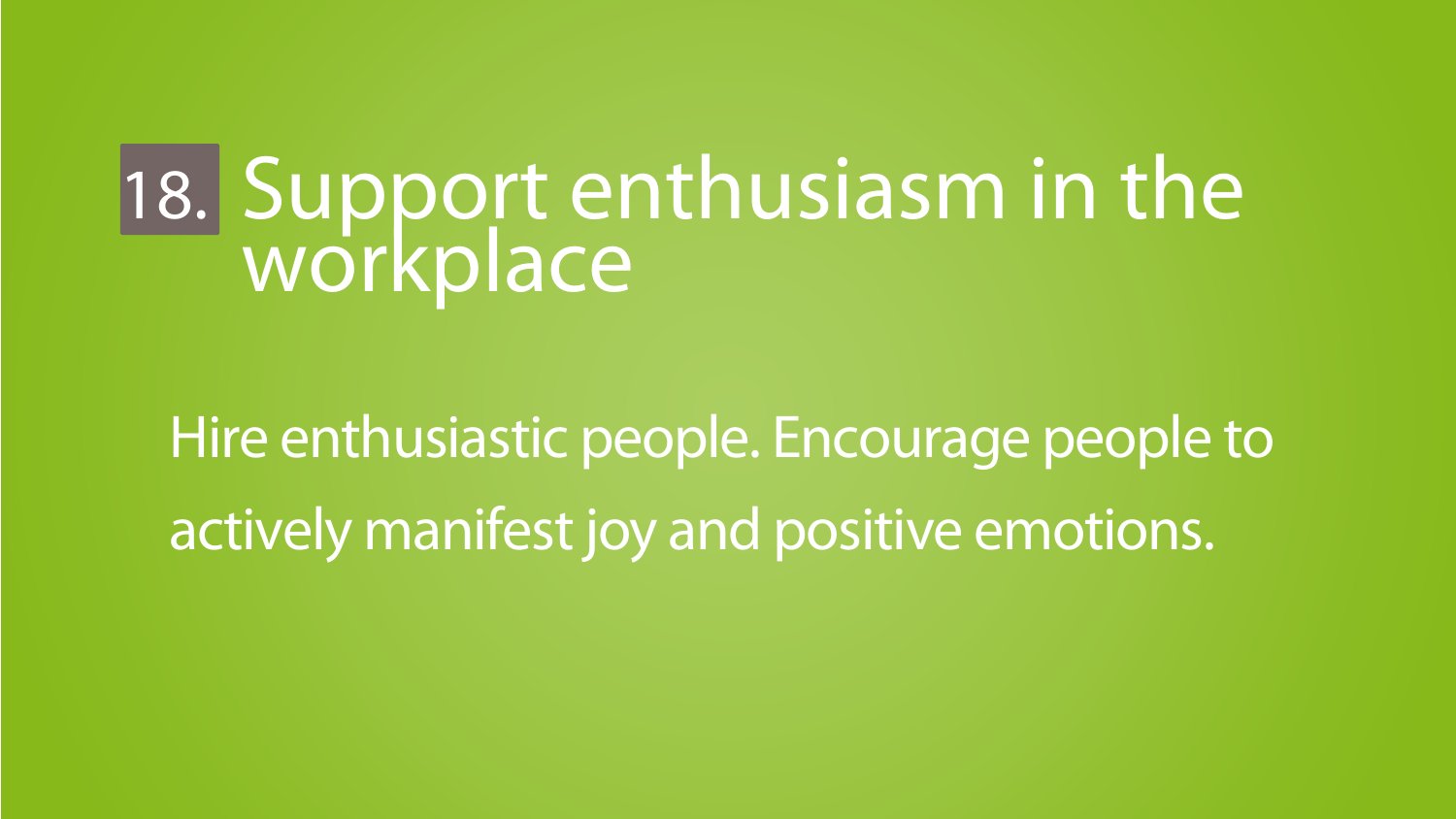Challenge and support employees in learning and developing their skills.

## **19. Encourage learning**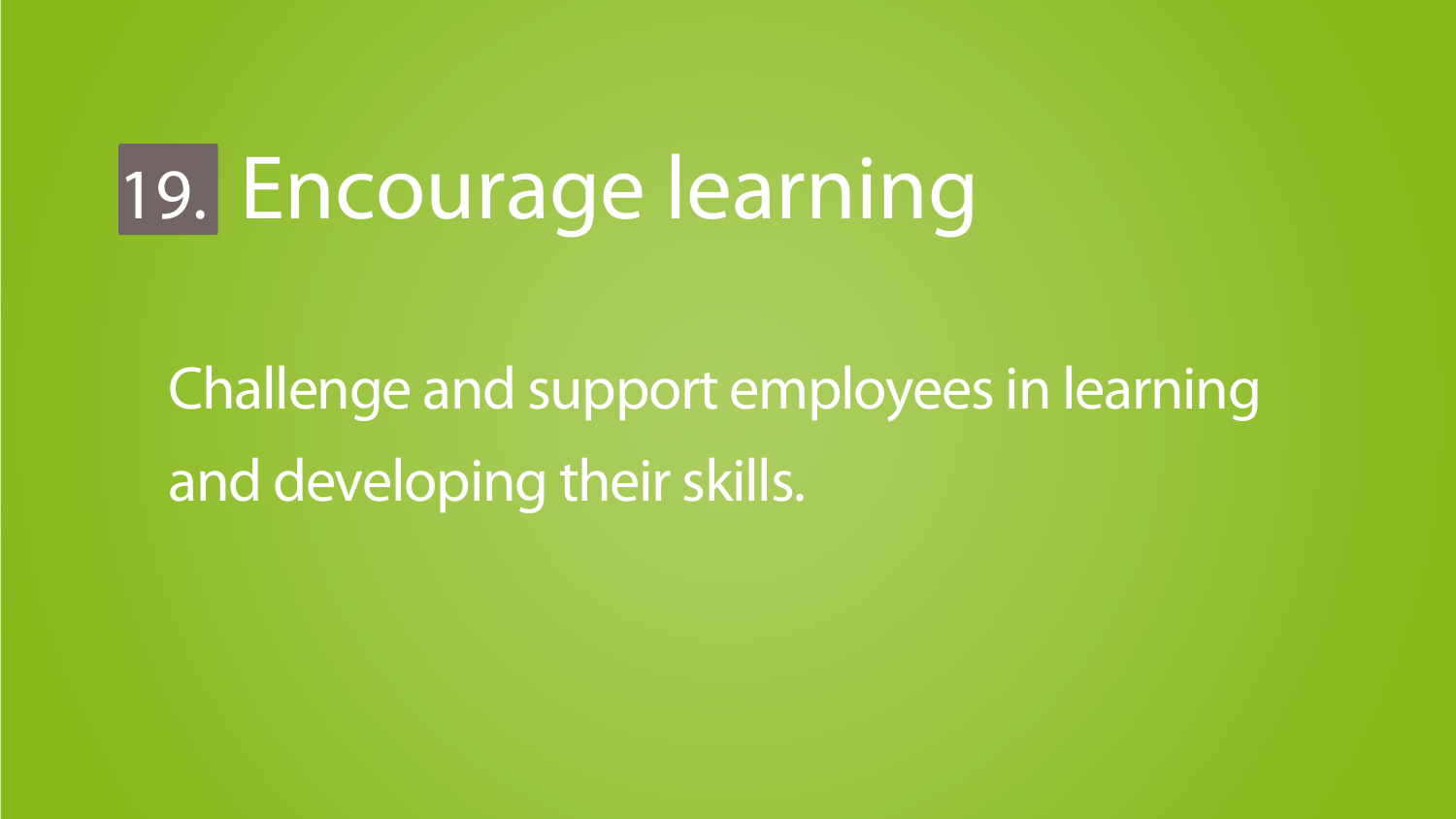Go out, have fun, have teambuildings and weekend competitions! Join sports competitions and encourage team playing activities.

## **20. Get social**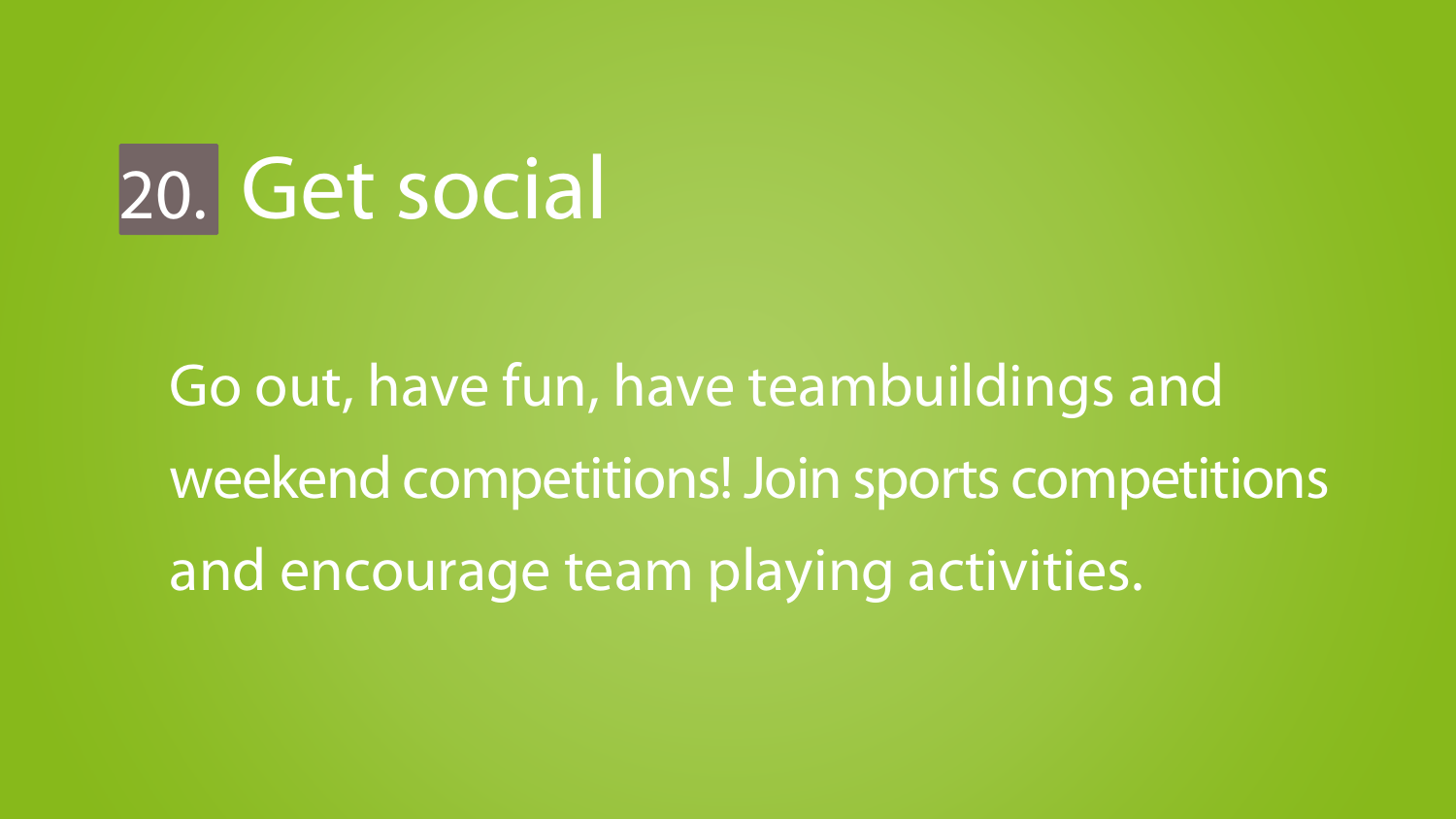Equip your employees with the tools and systems that will make their job easier. This way, you'll get them to invest their energy into doing great work, instead of wasting precious time.

## **Make sure that people have all the resources they need 21.**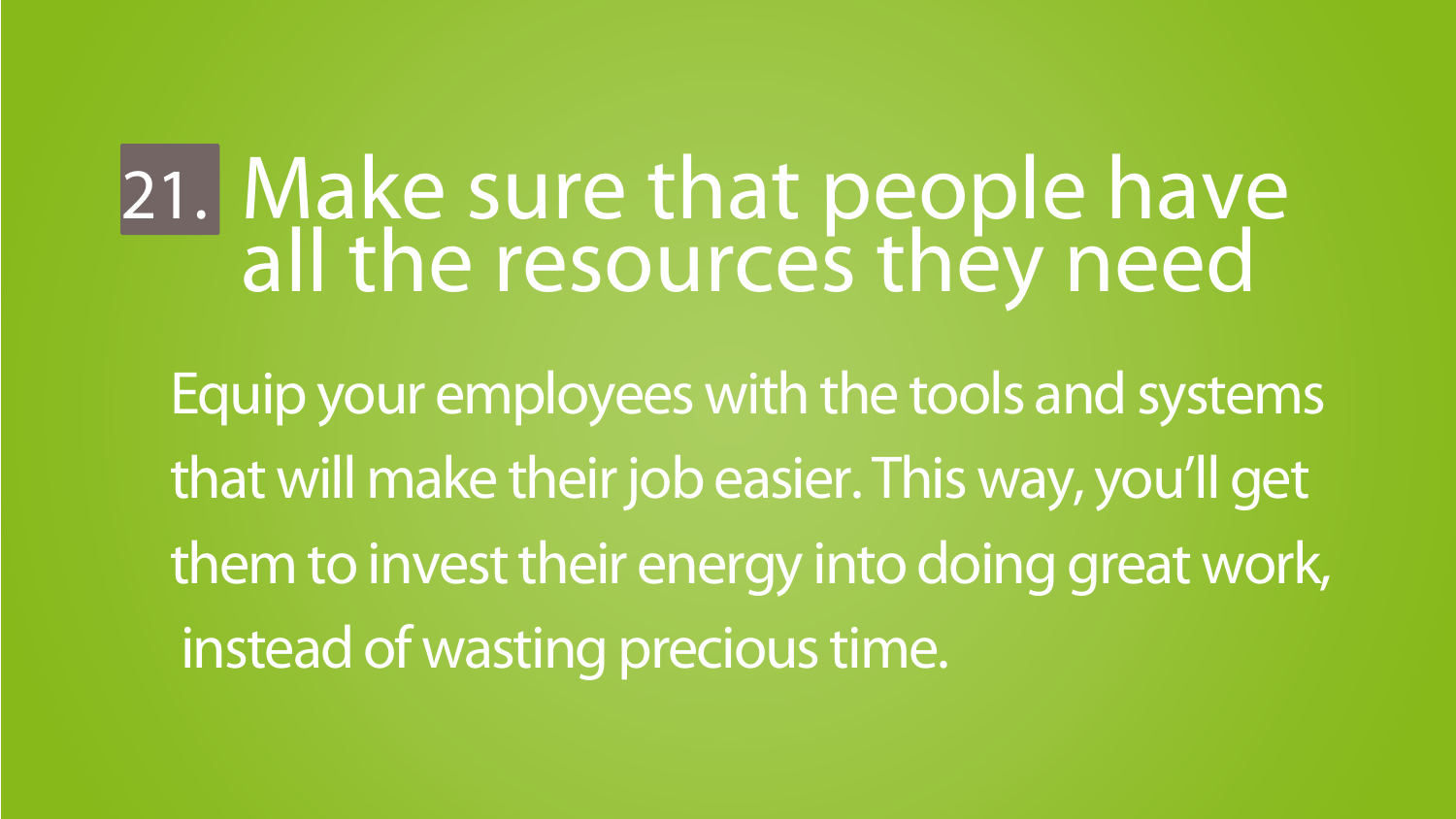Being as this is a fairly new business component, you should trust the experts. Consult the right people and build a solid strategy.

### **Ask the people who really know employee engagement 22.**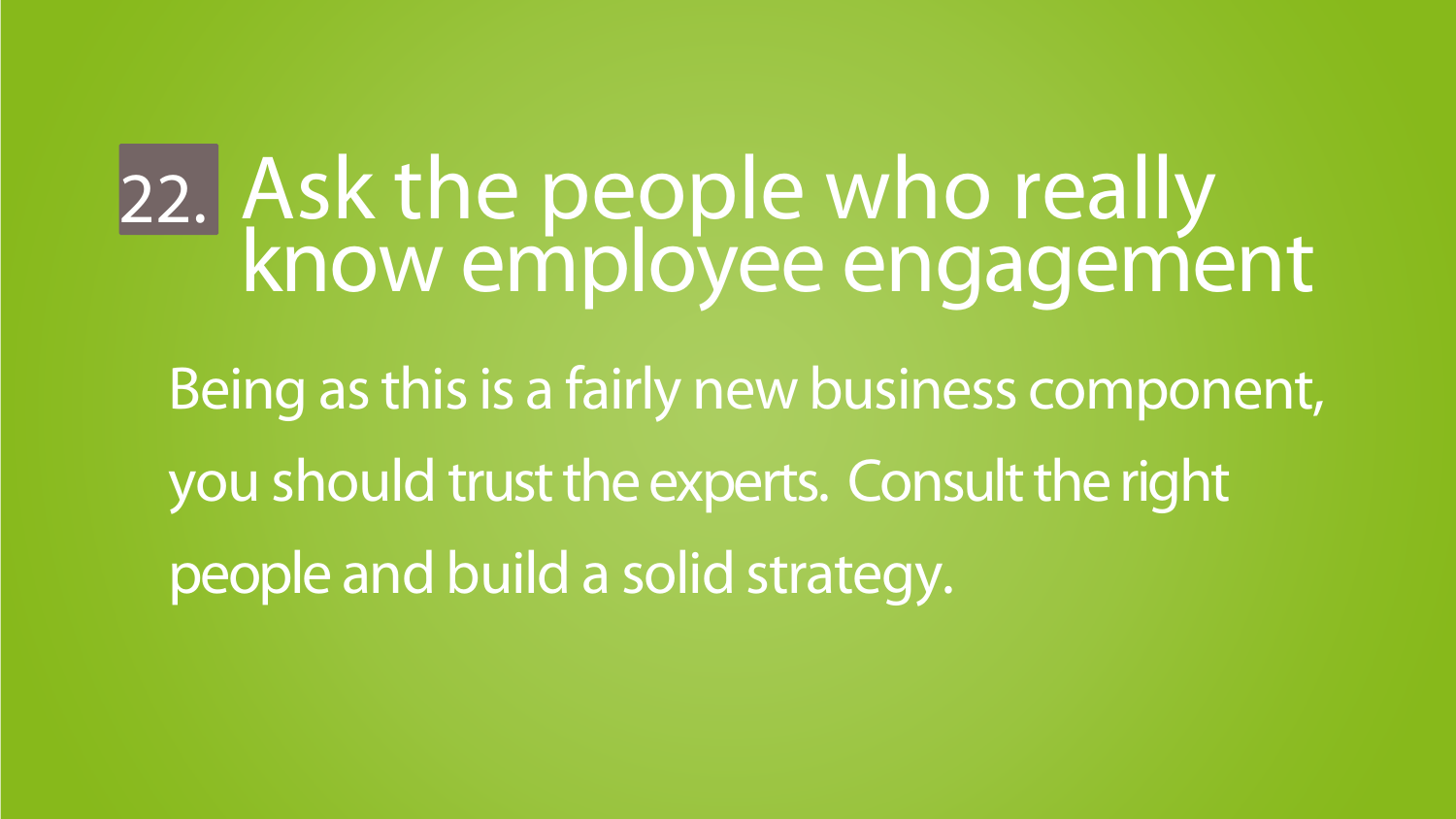Monitor and analyze your employees, your teams and the overall workspace. You'll get some essential pointers into what works and what you can improve. **Get answers from your employees as well 23.**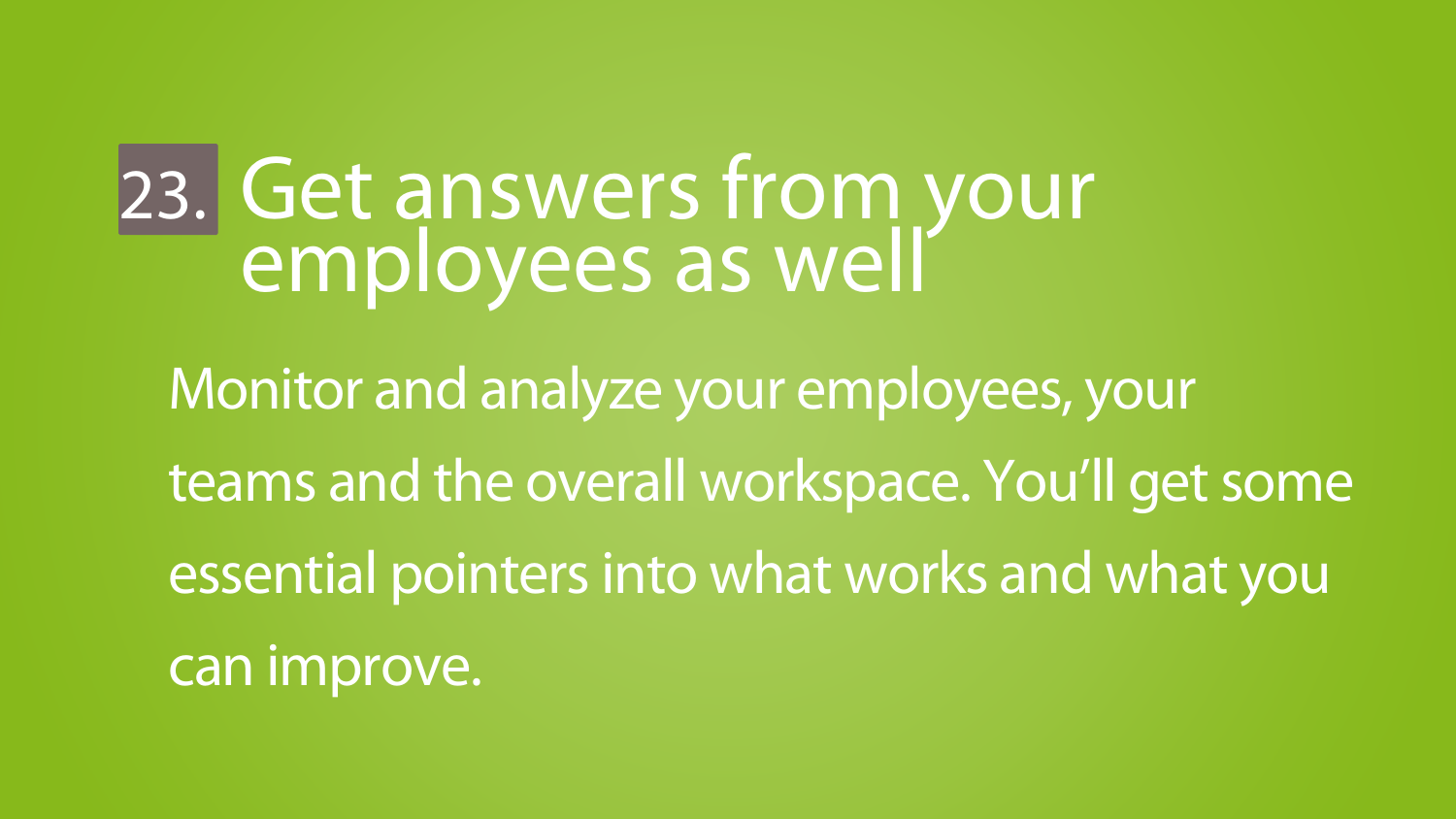Don't settle for a quick fix. Develop a long-term employee engagement strategy with clear objectives and action steps for more than a year, then re-evaluate and build on it.

# **24. Build long-term engagement**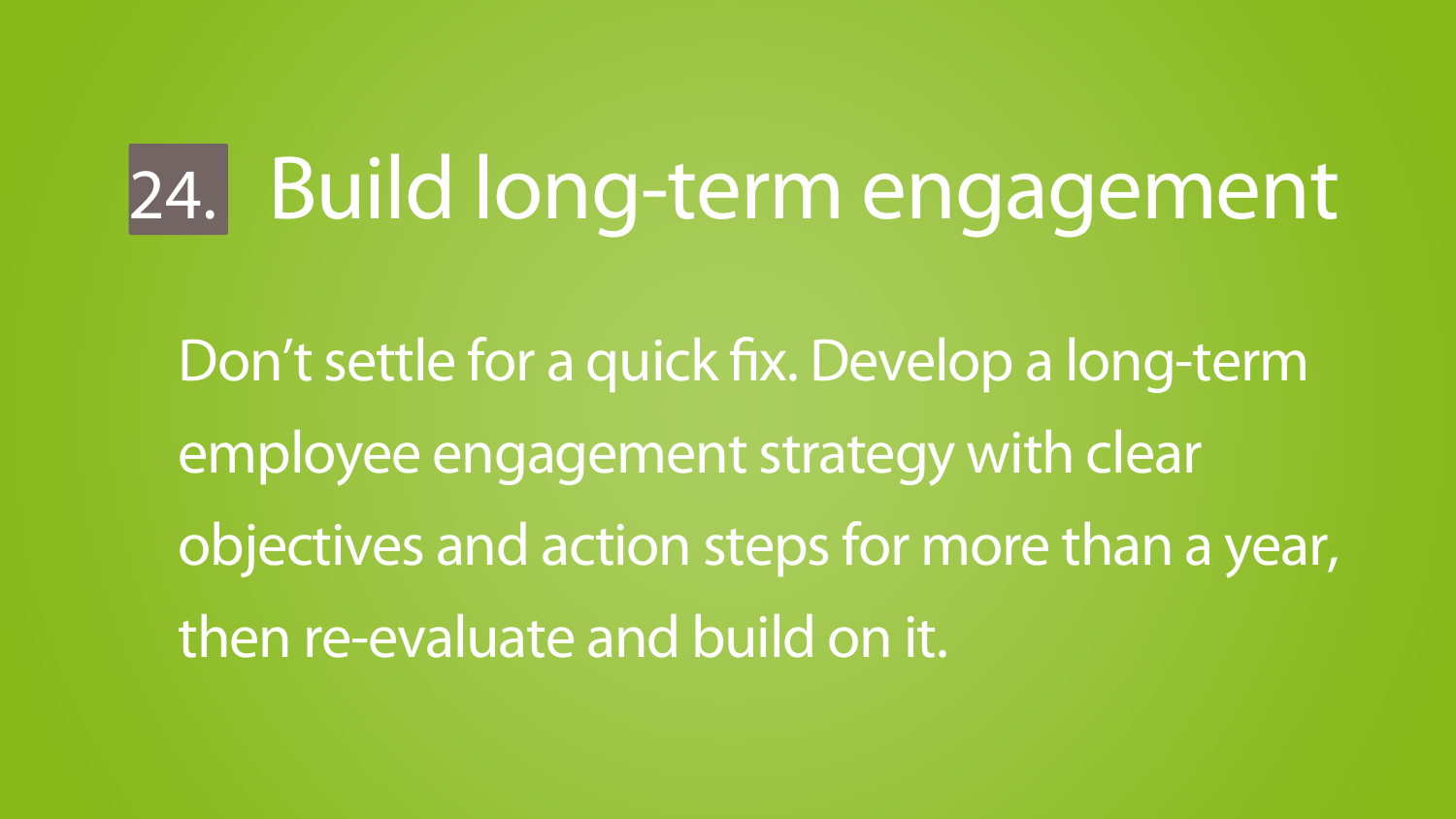We've based this advice on our experience and the experience of others that we've worked it. However, what works for one company might not work for another. It's important that you try and adapt.

# **25. Try and try again**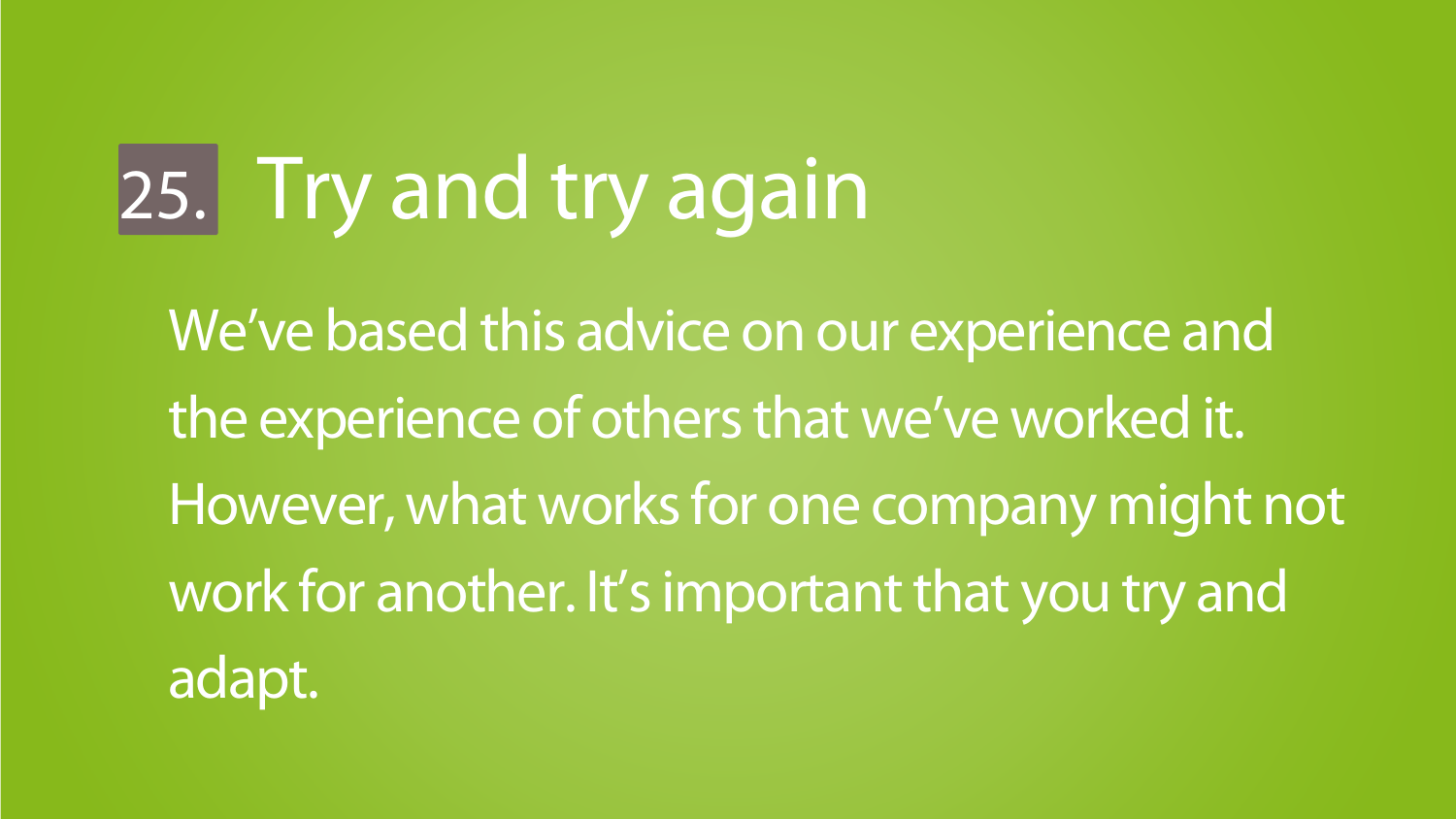

## Here's your well-deserved surprise! A free eBook on Employee Engagement! **http://bit.ly/1UHZipi**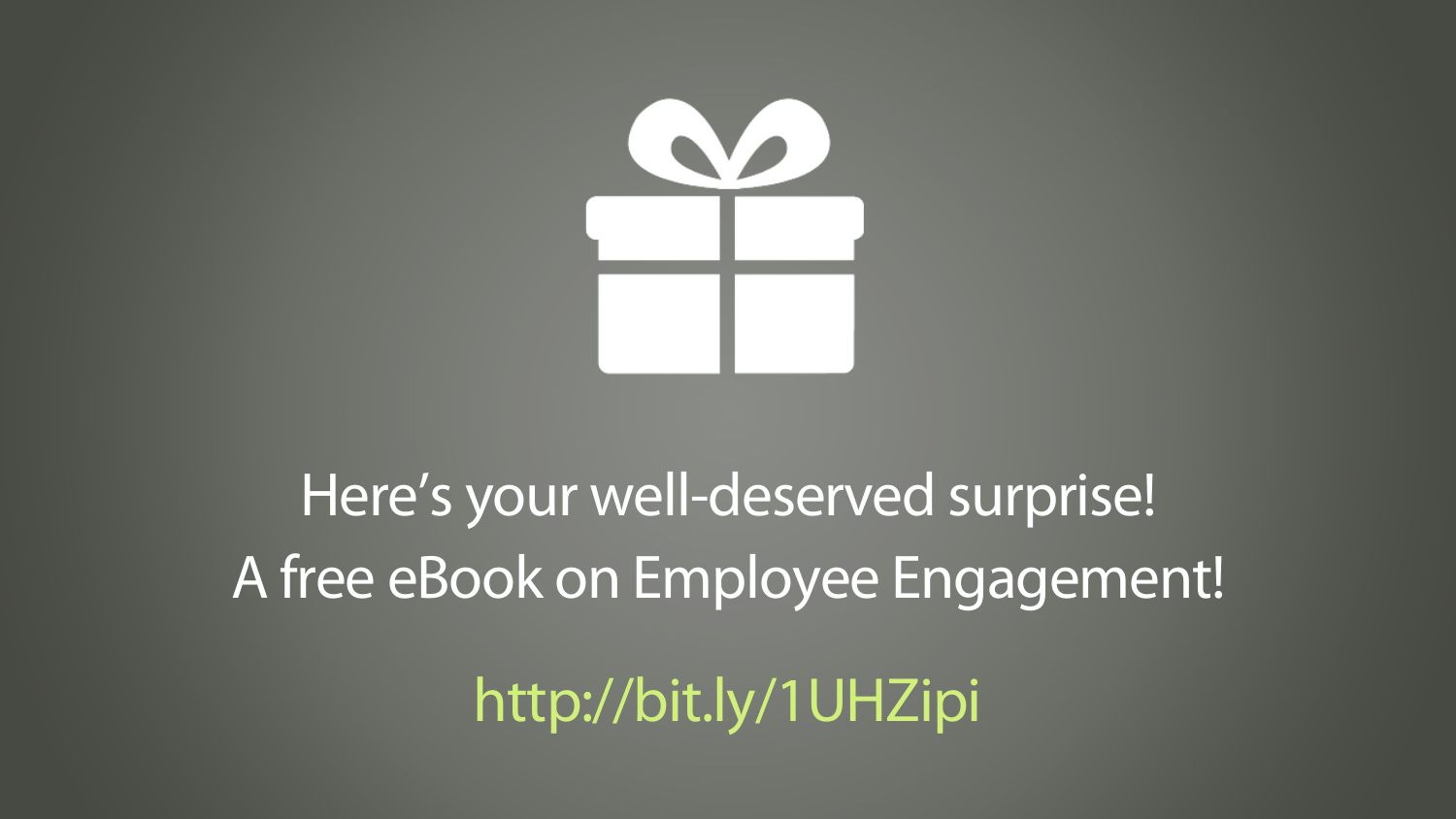The basic HR processes leave little or no time for employee happiness or employee engagement.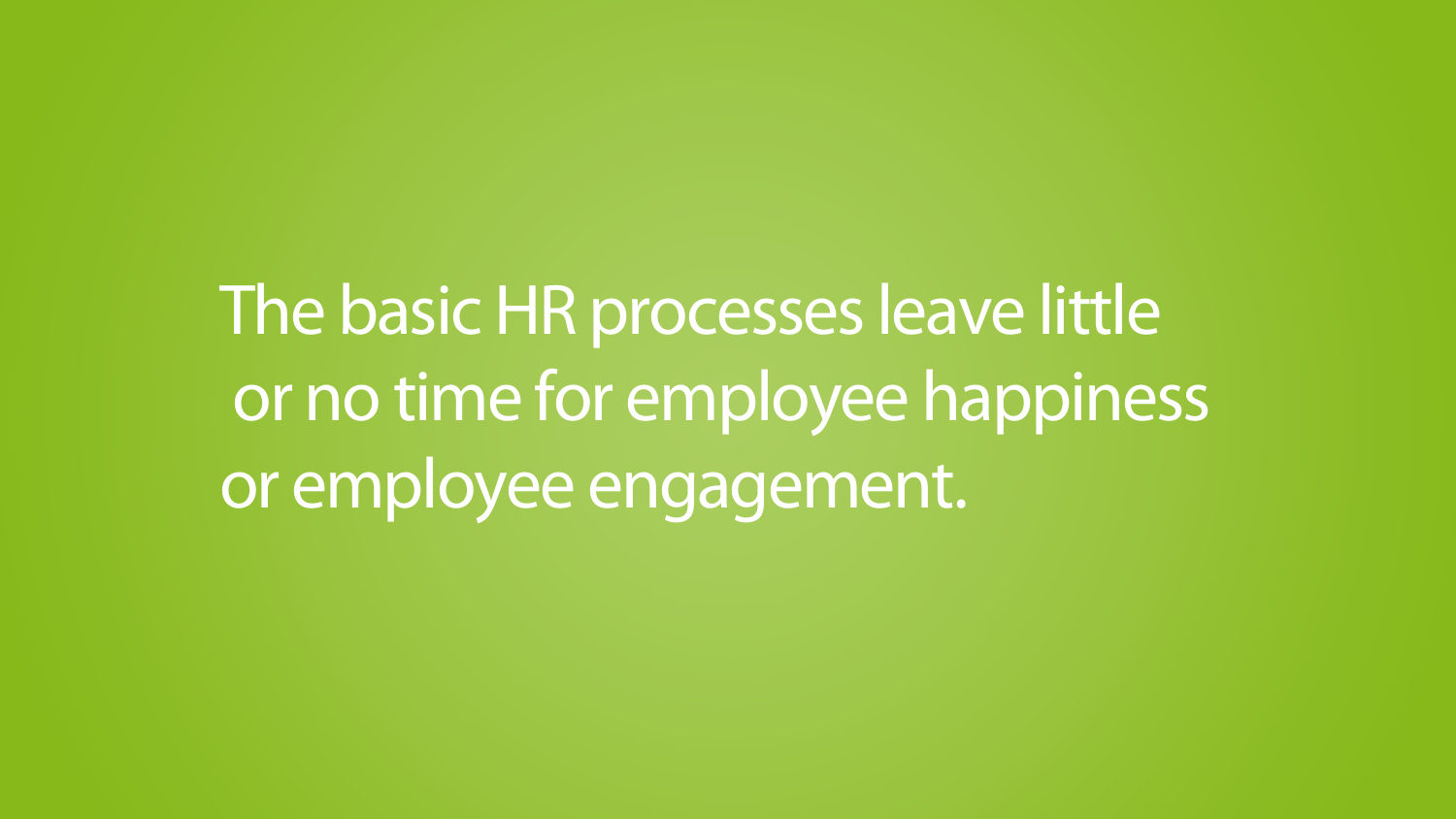We recommend that you have an HR system in place, to track and implement your employee engagement strategy.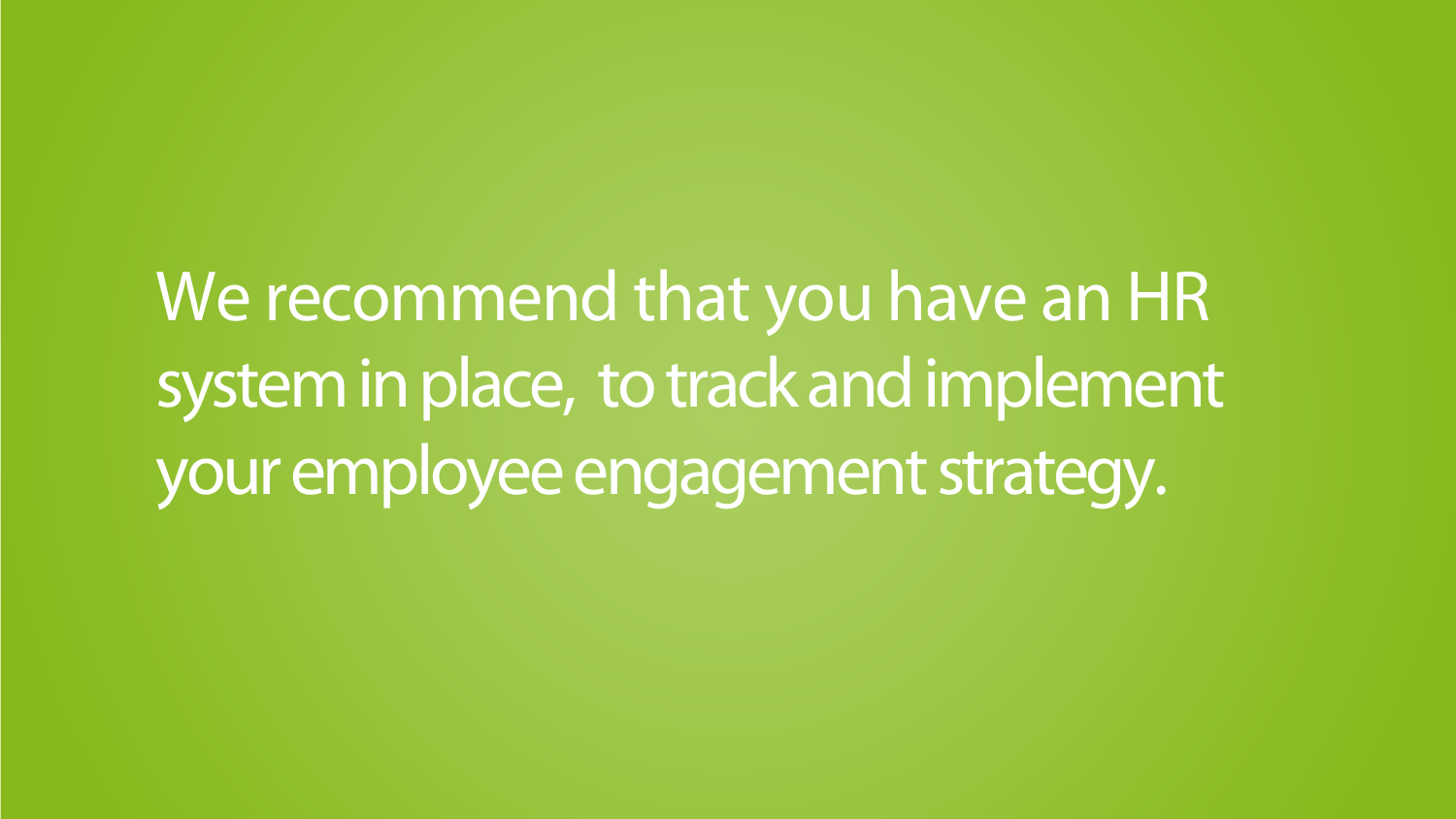### What's the idea that worked best for your employee engagement efforts?



### Tweet us at @gethppy!